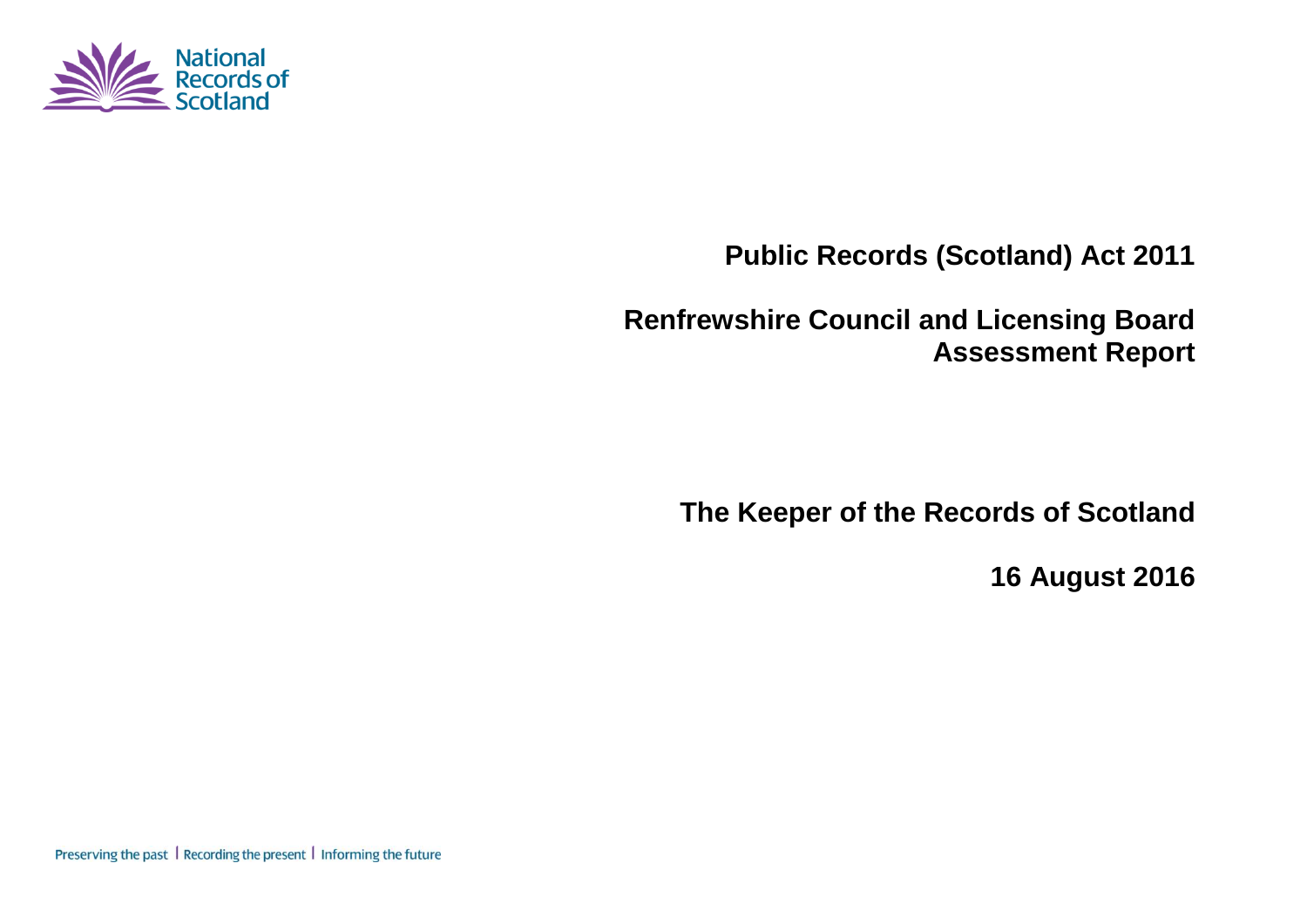## **Contents**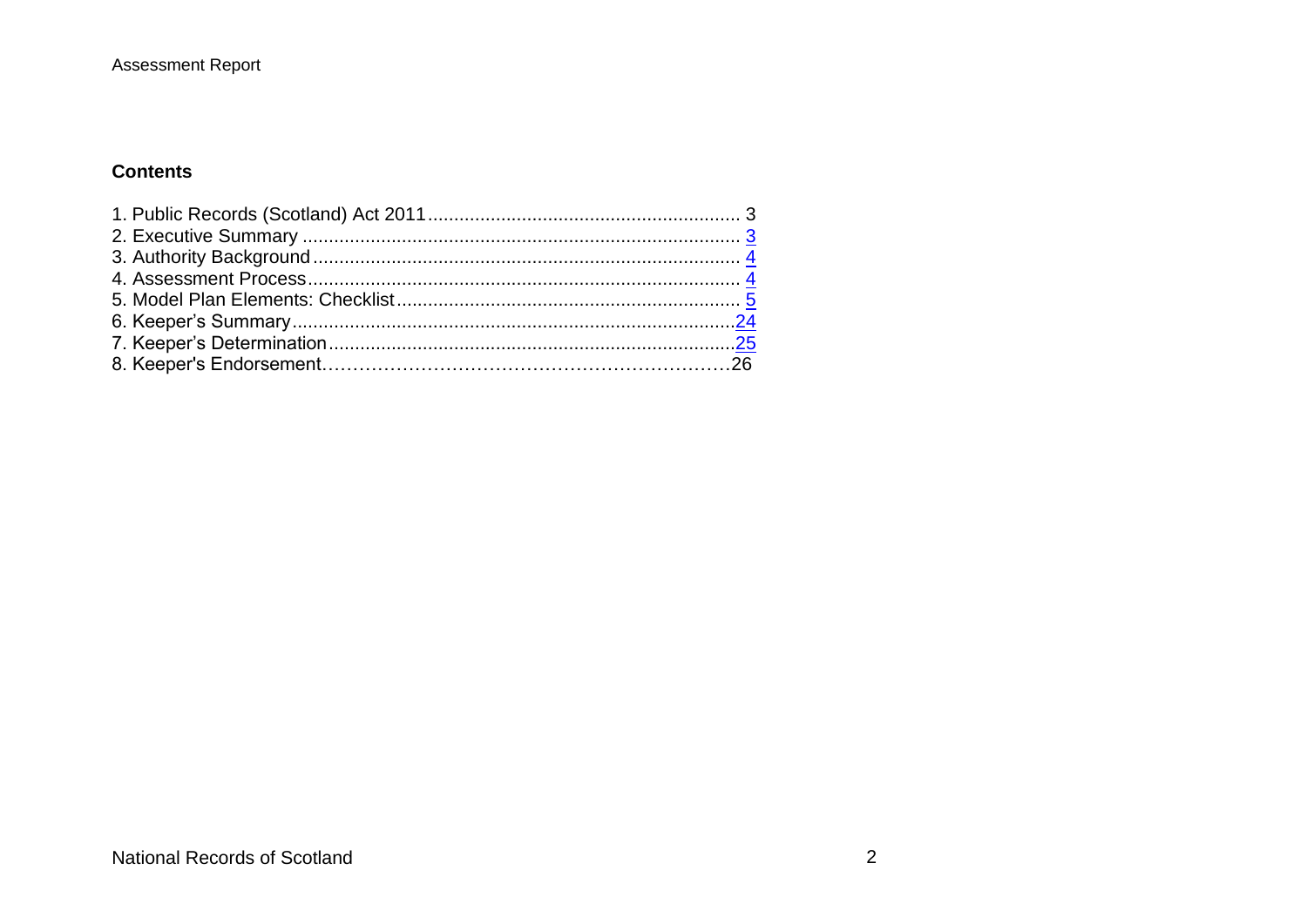## **1. Public Records (Scotland) Act 2011**

The Public Records (Scotland) Act 2011 (the Act) received Royal assent on 20 April 2011. It is the first new public records legislation in Scotland since 1937 and came fully into force on 1 January 2013. Its primary aim is to promote efficient and accountable record keeping by named Scottish public authorities.

The Act has its origins in *The Historical Abuse Systemic Review: Residential Schools and Children's Homes in Scotland 1950-1995* (The Shaw Report) published in 2007. The Shaw Report recorded how its investigations were hampered by poor record keeping and found that thousands of records had been created, but were then lost due to an inadequate legislative framework and poor records management. Crucially, it demonstrated how former residents of children's homes were denied access to information about their formative years. The Shaw Report demonstrated that management of records in all formats (paper and electronic) is not just a bureaucratic process, but central to good governance and should not be ignored. A follow-up review of public records legislation by the Keeper of the Records of Scotland (the Keeper) found further evidence of poor records management across the public sector. This resulted in the passage of the Act by the Scottish Parliament in March 2011.

The Act requires a named authority to prepare and implement a records management plan (RMP) which must set out proper arrangements for the management of its records. A plan must clearly describe the way the authority cares for the records that it creates, in any format, whilst carrying out its business activities. The RMP must be agreed with the Keeper and regularly reviewed.

## **2. Executive Summary**

This report sets out the findings of the Keeper's assessment of the RMP of Renfrewshire Council and Licensing Board by the Public Records (Scotland) Act 2011 Assessment Team following its submission to the Keeper on 31 March 2016*.*

The assessment considered whether the RMP of Renfrewshire Council and Licensing Board was developed with proper regard to the 14 elements of the Keeper's statutory Model Records Management Plan (the Model Plan) under section 8(3) of the Act, and whether in this respect it complies with it and the specific requirements of the Act.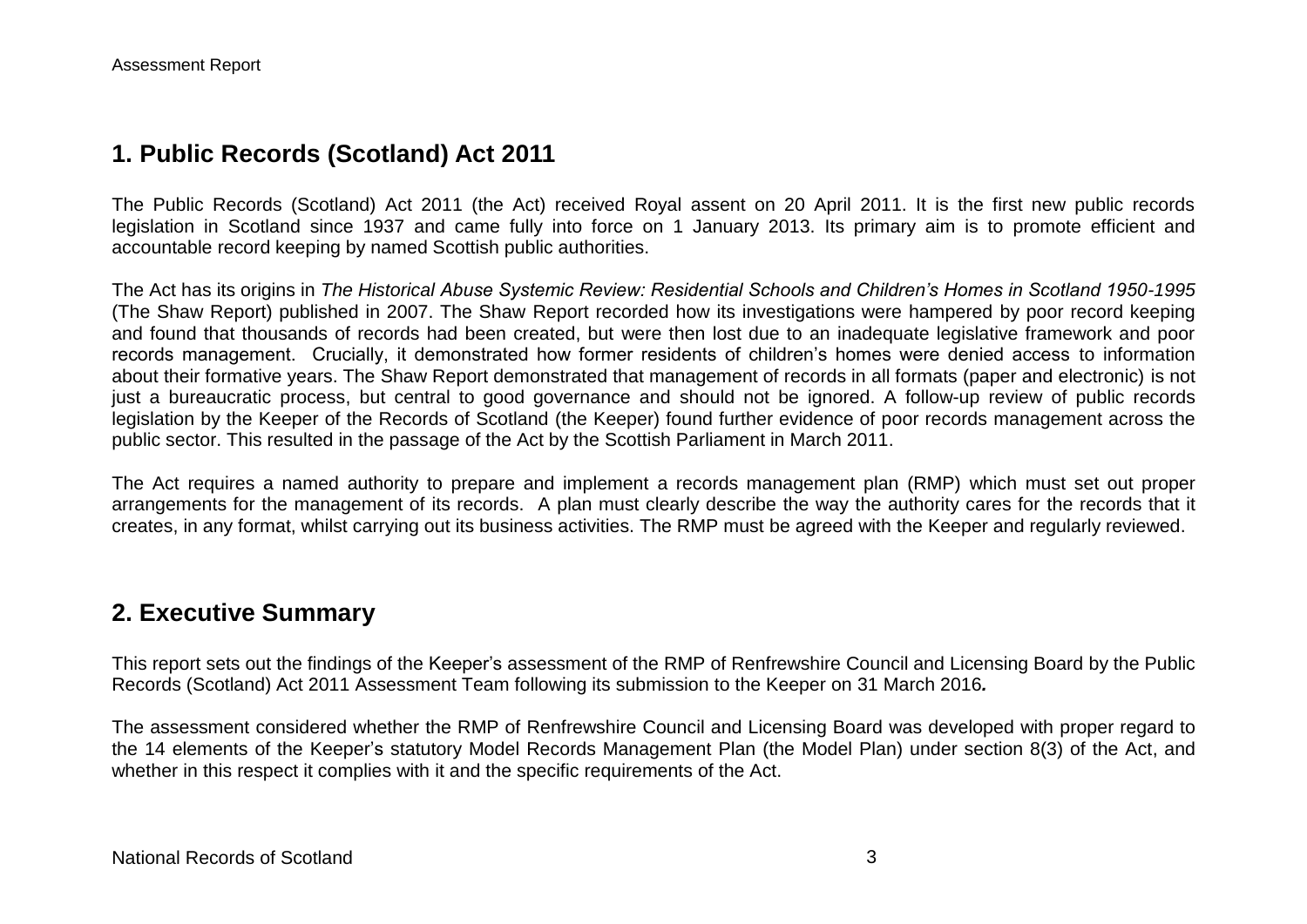The outcome of the assessment and the Keeper's decision on whether the RMP of Renfrewshire Council and Licensing Board complies with the Act can be found under section 7 of this report with relevant recommendations.

## **3. Authority Background**

Renfrewshire Council is one of 32 council areas of Scotland. Located in the west central Lowlands, it is one of three council areas contained within the boundaries of the historic county of Renfrewshire, the others being East Renfrewshire to the east and Inverclyde to the west. It also shares borders with Glasgow, North Ayrshire and West Dunbartonshire Councils. It is the 9<sup>th</sup> largest local authority in Scotland with over 9000 staff and a population of 170000.

Renfrewshire Licensing Board consists of a convenor and 7 councillors covering licensing issues in the local authority area.

## **4. Keeper's Assessment Process**

The RMP was assessed by the Public Records (Scotland) Act Assessment Team on behalf of the Keeper. Assessors used the checklist elements listed in section 5, to establish whether Renfrewshire Council and Licensing Board's RMP was developed with proper regard to the elements of the Model Plan and is compliant with the Act. The assessment also considered whether there was sufficient supporting evidence of such compliance.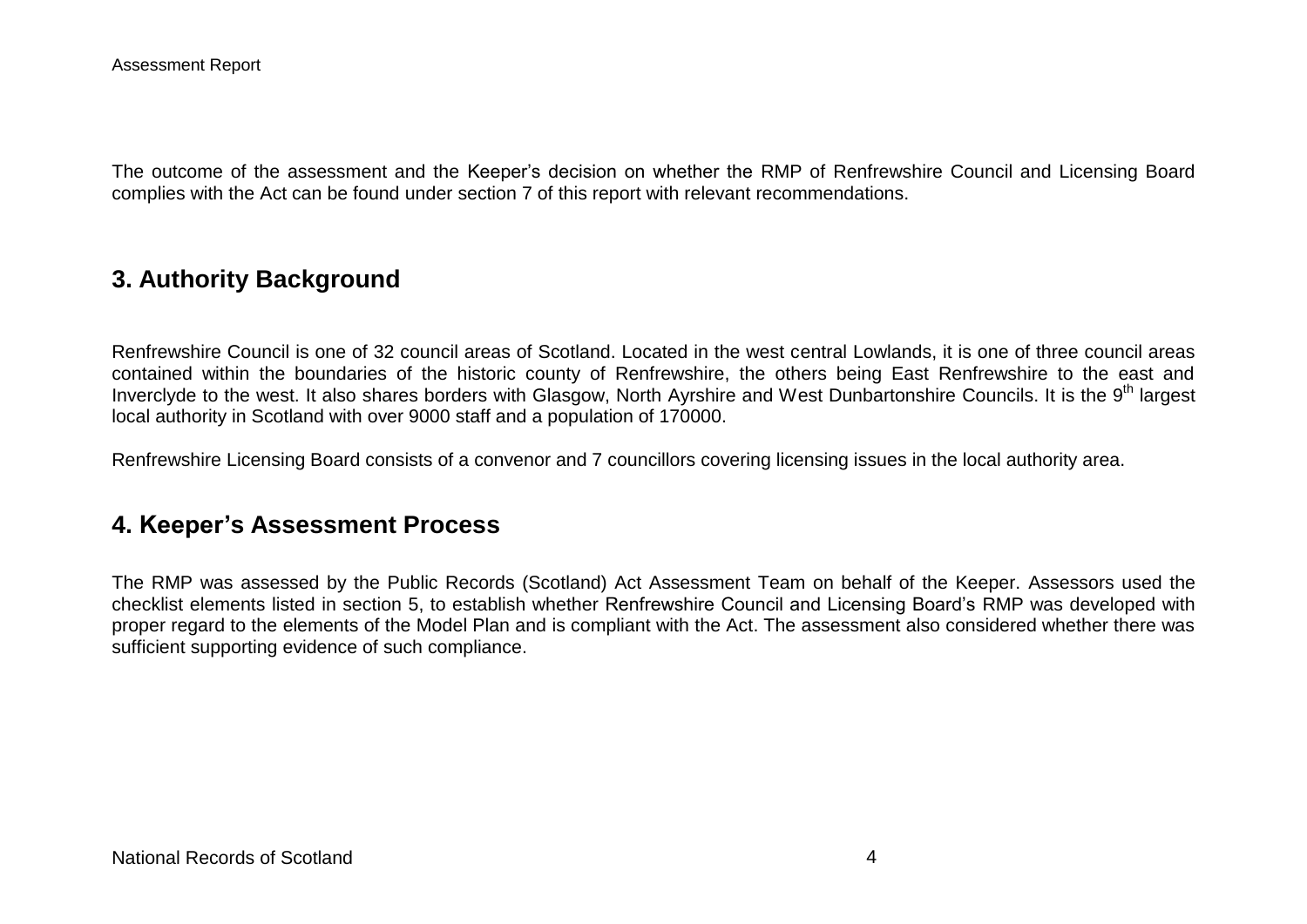**Key:** 

| The Keeper agrees this<br>element of an<br>authority's plan. | The Keeper agrees this<br>element of an authority's<br>plan as an 'improvement<br>model'. This means that<br>he is convinced of the<br>authority's commitment to<br>closing a gap in<br>provision. He will request<br>that he is updated as<br>work on this element |  | There is a serious<br>gap in provision<br>for this element<br>with no clear<br>explanation of how<br>this will be<br>addressed. The<br>Keeper may<br>choose to return<br>the RMP on this |
|--------------------------------------------------------------|---------------------------------------------------------------------------------------------------------------------------------------------------------------------------------------------------------------------------------------------------------------------|--|------------------------------------------------------------------------------------------------------------------------------------------------------------------------------------------|
|                                                              | progresses.                                                                                                                                                                                                                                                         |  | basis.                                                                                                                                                                                   |

# **5. Model Plan Elements: Checklist**

| <b>Element</b>                                | <b>Present</b> | Evidence | <b>Notes</b>                                                                                                                                                                                                                                                                                                                                                                                                                                                                                                                                                                                                                                                                                                   |
|-----------------------------------------------|----------------|----------|----------------------------------------------------------------------------------------------------------------------------------------------------------------------------------------------------------------------------------------------------------------------------------------------------------------------------------------------------------------------------------------------------------------------------------------------------------------------------------------------------------------------------------------------------------------------------------------------------------------------------------------------------------------------------------------------------------------|
| 1. Senior<br>Officer<br>Compulsory<br>element | G              | G        | The Records Management Plan (RMP) identifies Alan Russell, Director of Finance<br>and Resources as having senior management responsibility for records<br>management within the Council. Mr Russell is also the Senior Information Risk<br>Owner (SIRO) for the Council. This appointment is confirmed in a covering letter<br>from the Council's Chief Executive, Sandra Black (appendix 1).<br>The individual nominated as having senior responsibility for records management<br>within the Licensing Board is Kenneth Graham, Clerk to the Licensing Board. This is<br>confirmed in a letter from Mr Graham (appendix 2).<br>The Keeper agrees that appropriate individuals have been identified as having |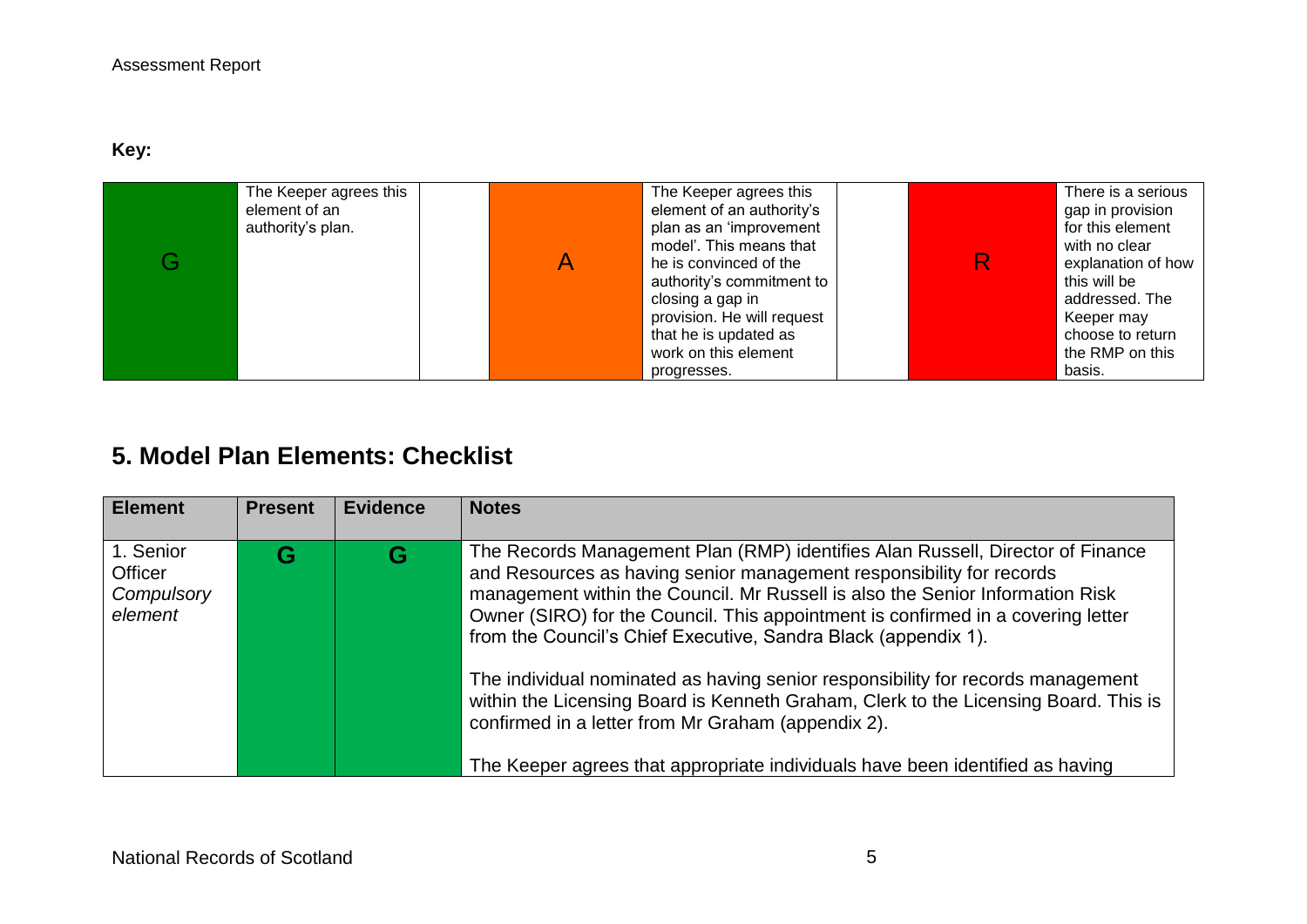|                                     |   |   | senior management responsibility for records management within the Council and<br>Licensing Board as required by the Public Records (Scotland) Act 2011 (PRSA).                                                                                                                                                                                                                                                                                                                 |
|-------------------------------------|---|---|---------------------------------------------------------------------------------------------------------------------------------------------------------------------------------------------------------------------------------------------------------------------------------------------------------------------------------------------------------------------------------------------------------------------------------------------------------------------------------|
| 2. Records<br>Manager<br>Compulsory | G | G | The person named as having operational responsibility for records management<br>within the Council and Licensing Board is Joseph Bartoletti, Records Manager.                                                                                                                                                                                                                                                                                                                   |
| element                             |   |   | This appointment is confirmed in a covering letter from the Council's Chief<br>Executive, Sandra Black (appendix 1). Also submitted as evidence is a letter from<br>the Clerk to the Licensing Board, Kenneth Graham (appendix 2) which delegates<br>responsibility for the day-to-day responsibility for records management to Mr<br>Bartoletti.                                                                                                                               |
|                                     |   |   | The Records Manager also has responsibility for chairing the Data Protection,<br>Freedom of Information and Records Management Working Groups (RMWG), and<br>also sits on the Information Management and Governance Group (IMGG). Although<br>not required by PRSA, the RMP also states that Mr Bartoletti holds a relevant<br>records management qualification. The Keeper commends the appointment of an<br>appropriately qualified individual to fulfil this important role. |
|                                     |   |   | Also submitted as evidence is the Records Manager's Job Description (appendix 3).<br>This clearly shows a responsibility for records management, as well as the<br>responsibilities for Data Protection and Freedom of Information.                                                                                                                                                                                                                                             |
|                                     |   |   | The Keeper agrees that an appropriate individual has been nominated to take<br>operational responsibility for records management within the Council and the<br>Licensing Board as required by PRSA.                                                                                                                                                                                                                                                                             |
| 3. Policy<br>Compulsory<br>element  | G | G | The Council has submitted its Records Management Policy (appendix 4). This is<br>version 3.0, approved by the Records Management Working Group in October 2015<br>and is due for review in October 2018. The RMP states that the Policy covers all                                                                                                                                                                                                                              |
|                                     |   |   | records created by all staff in all formats in the course of their work and also                                                                                                                                                                                                                                                                                                                                                                                                |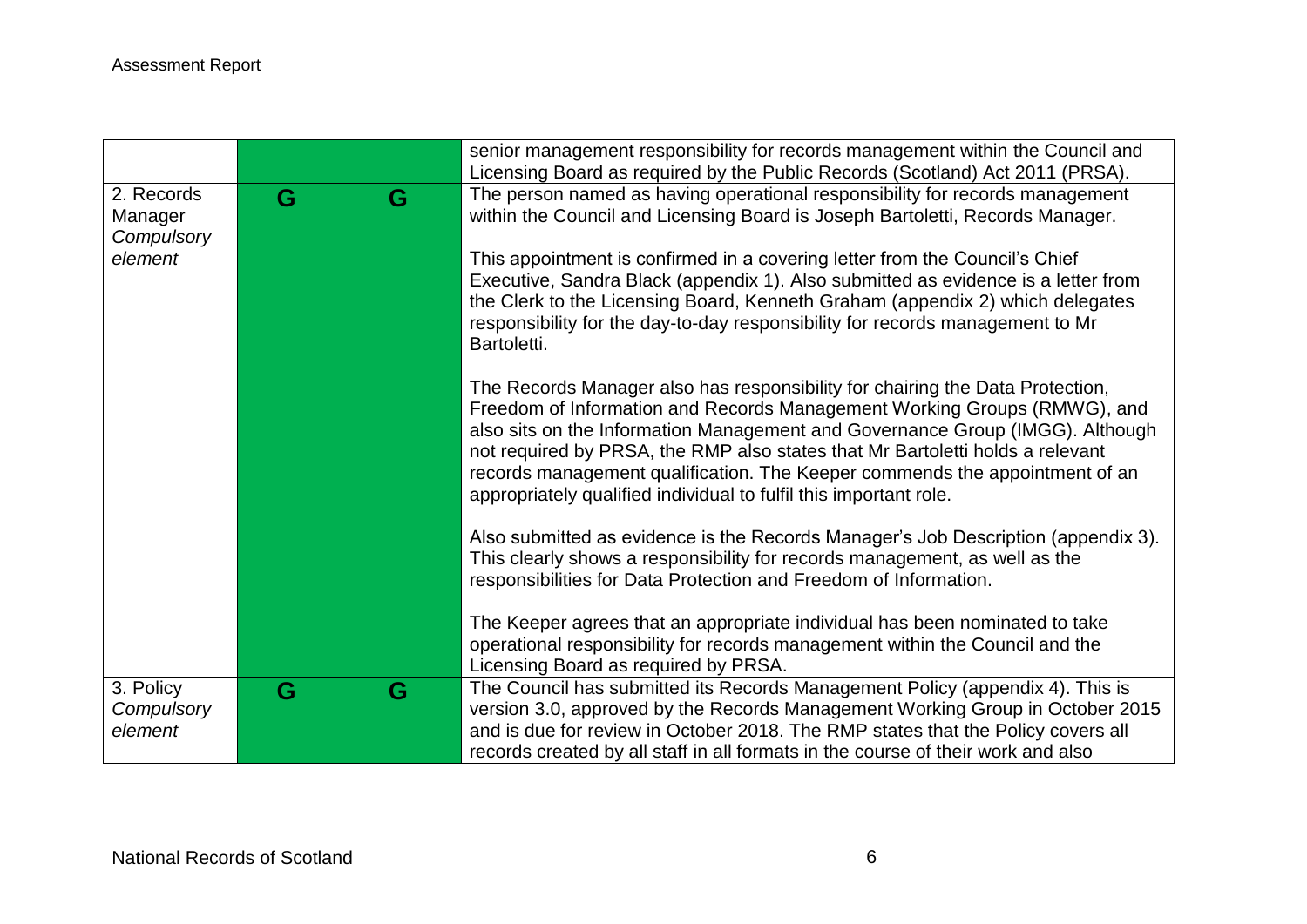| The Policy outlines the benefits of complying with best practice records                                                                                                                                                                                                                                                                                                                                                                                                                             |
|------------------------------------------------------------------------------------------------------------------------------------------------------------------------------------------------------------------------------------------------------------------------------------------------------------------------------------------------------------------------------------------------------------------------------------------------------------------------------------------------------|
| management, which includes business efficiencies and legislative compliance. It<br>also sets out the responsibilities of staff and elected members and also clearly<br>defines those of the Records Manager. It also mentions the Records Management<br>Working Group which consists of representatives of each service area.<br>The Policy also commits the Records Manager to developing guidance which will<br>allow staff to comply with the Policy. Topics covered include: records management; |
| business classification; destruction; and email. The Policy also contains an<br>Appendix which relates to the use of emails and stresses the importance of<br>managing these properly if they contain evidence of business carried out by the                                                                                                                                                                                                                                                        |
| RMP states that the Policy is available to all staff on the Councils' intranet, Renfo.<br>The Council has submitted a screenshot showing how staff are able to access the<br>Records Management Policy (Appendix E3). The Council has also published the<br>Policy on its website. The Keeper commends this outward facing approach to<br>providing stakeholders with access to key information governance policies.                                                                                 |
| The Keeper agrees that the Council has an approved records management policy<br>which outlines its corporate approach to records management and that staff are                                                                                                                                                                                                                                                                                                                                       |
| The RMP states that the Council has adopted the Local Government Classification<br>Scheme (LGCS) as the basis for its Business Classification Scheme (BCS). The<br>Keeper recognises that this is an entirely suitable method for the development of a<br>local authority's BCS. It is a three-tier functional model which should be more<br>resilient to organisational restructuring which the Keeper acknowledges as currently                                                                    |
|                                                                                                                                                                                                                                                                                                                                                                                                                                                                                                      |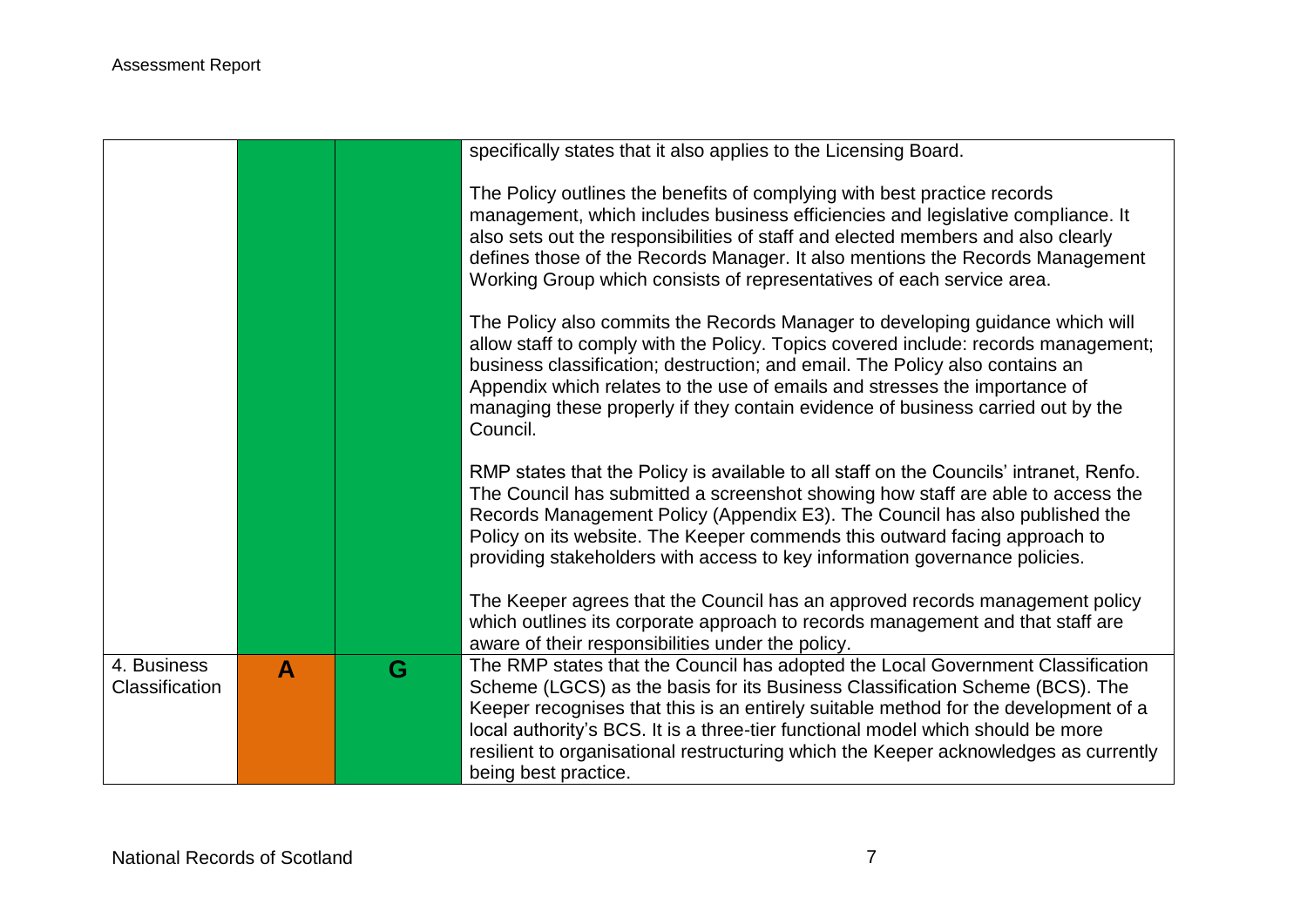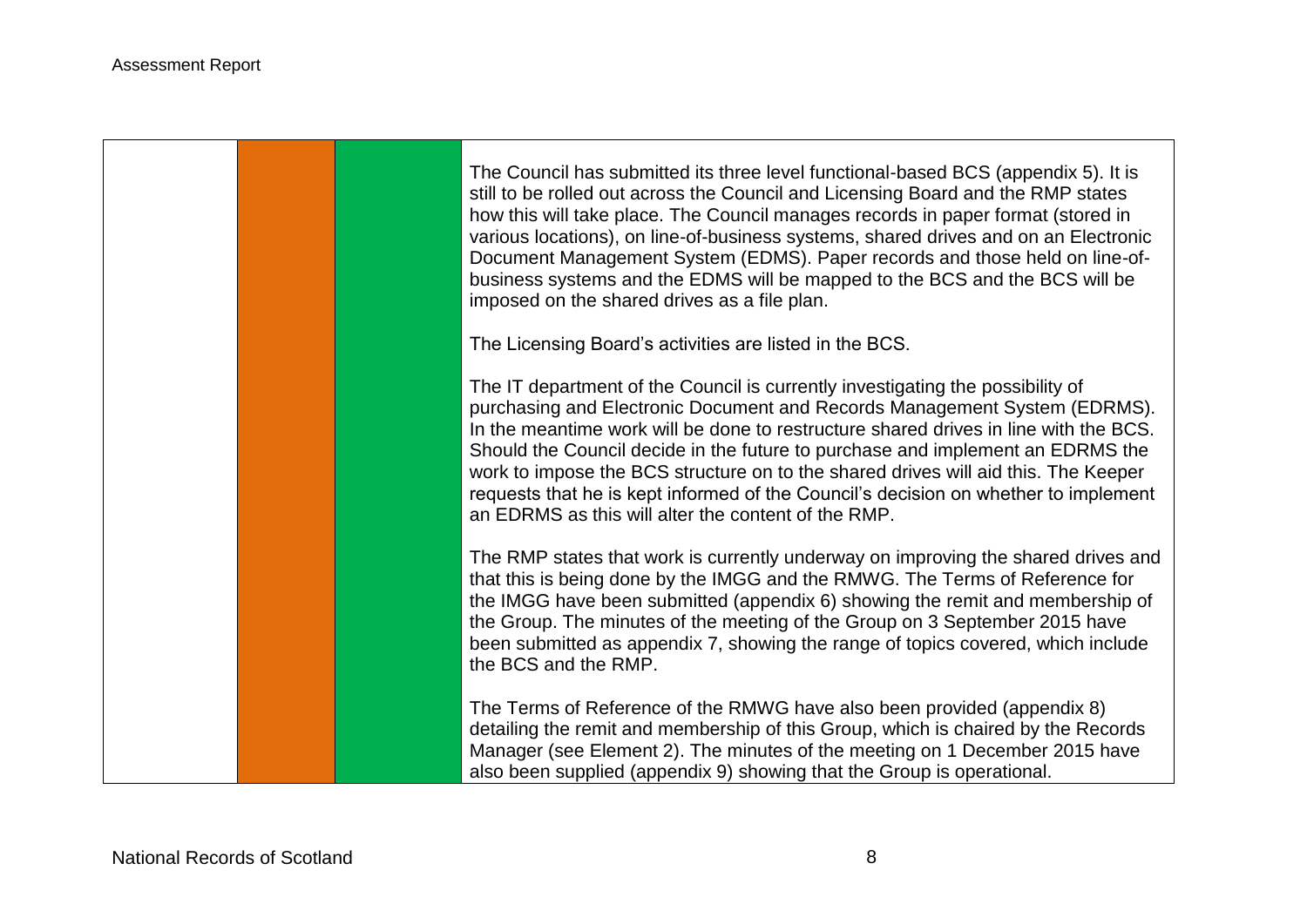and the

**Contract** 

 $\blacksquare$ 

|                          |   |   | Once the process of developing the BCS is complete the Council intends to<br>combine this with the retention schedule and will incorporate further information into<br>this combined document, including information on vital records, access rights and<br>responsible services. The Keeper commends this approach as creating a useful<br>business tool and a central point of reference for staff.                                                                                                                                             |
|--------------------------|---|---|---------------------------------------------------------------------------------------------------------------------------------------------------------------------------------------------------------------------------------------------------------------------------------------------------------------------------------------------------------------------------------------------------------------------------------------------------------------------------------------------------------------------------------------------------|
|                          |   |   | The RMP also states that where a function of the Council is contracted out to a third<br>party, this will be noted in the BCS. The third party will be able to use the structure<br>set out in the Council's BCS with the assistance of the Records Manager.                                                                                                                                                                                                                                                                                      |
|                          |   |   | The RMP also contains a detailed timescale to achieve the above, with completion<br>of the roll-out anticipated to be completed by July 2019. The Keeper requests that<br>he is kept informed of the progress of this project.                                                                                                                                                                                                                                                                                                                    |
|                          |   |   | The Keeper can agree this Element on an 'Improvement Model' basis. This<br>means that the authority has identified a gap in provision (a BCS that requires<br>to be implemented across the Council) and has identified how it intends to<br>close this gap and the timescales involved. As part of this agreement the<br>Keeper requests that he is kept informed as work to close the gap progresses.                                                                                                                                            |
| 5. Retention<br>schedule | G | G | The Council has submitted its Records Retention Schedule (appendix 10). This is a<br>three level functional-based schedule based on the Scottish Council on Archives<br>Records Retention Schedule (SCARRS). The Keeper acknowledges the SCARRS<br>tool to be entirely appropriate for the development of a retention schedule. The<br>minutes of the Council meeting held on 25 February 2016 (available on Council's<br>website) approve the RMP, the BCS and delegate the approval of retention<br>schedules to Directors or Heads of Service. |
|                          |   |   | The schedule describes the trigger for action, the retention period, disposal action,<br>authority for that decision and the Service Area responsible for those records. The                                                                                                                                                                                                                                                                                                                                                                      |

Ξ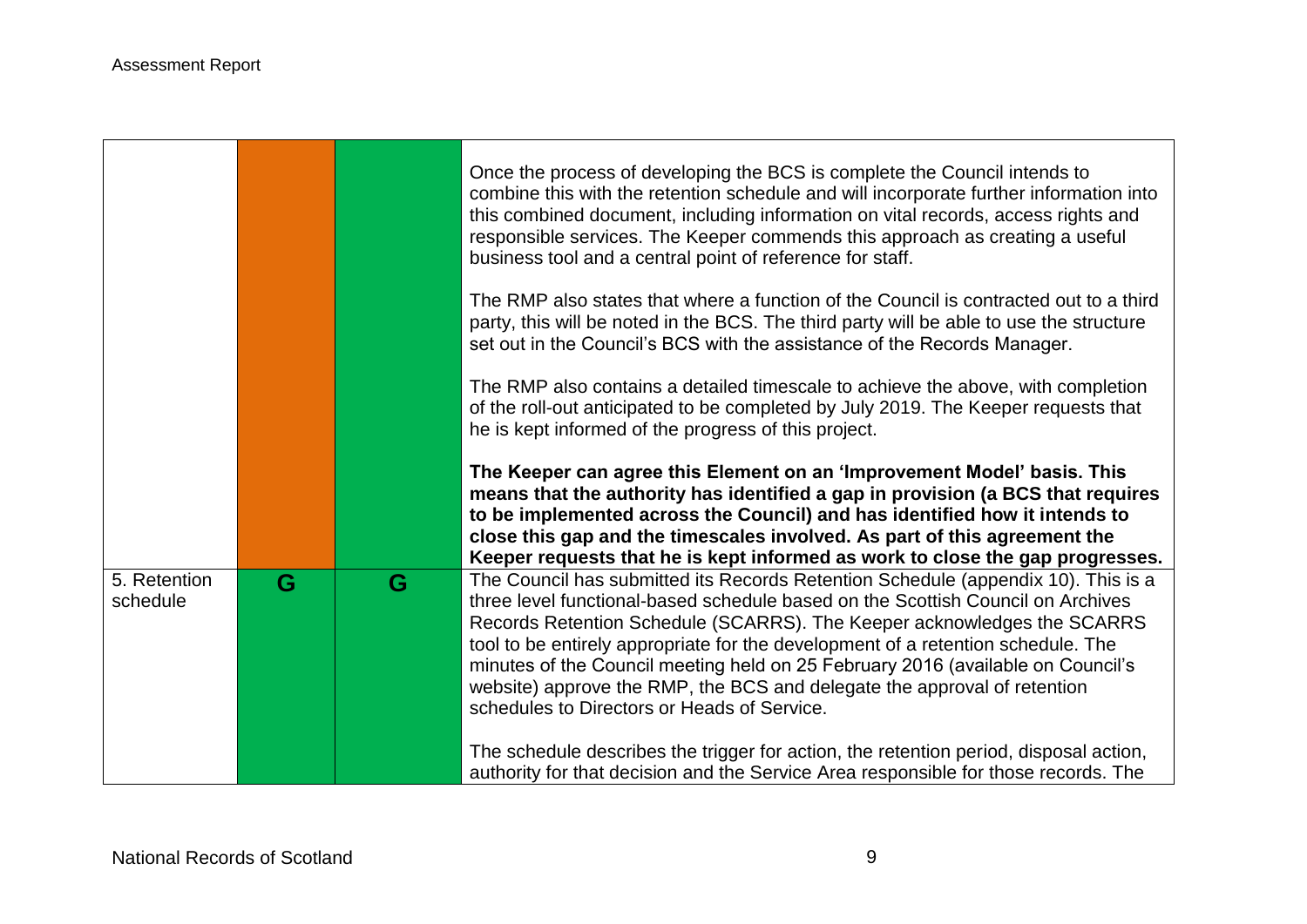|                                                         |   |   | schedule also includes the records created by the Licensing Board.                                                                                                                                                                                                                                                                                                                                                                                                                                                                                                                                                                                  |
|---------------------------------------------------------|---|---|-----------------------------------------------------------------------------------------------------------------------------------------------------------------------------------------------------------------------------------------------------------------------------------------------------------------------------------------------------------------------------------------------------------------------------------------------------------------------------------------------------------------------------------------------------------------------------------------------------------------------------------------------------|
|                                                         |   |   | The RMP states that the retention schedule is available to staff through the<br>Council's intranet. The Council has supplied a link to the Records Management<br>section of its website which contains its Records Management Plan, Records<br>Management Policy and Corporate Records Retention Schedule. The Keeper is<br>reassured that this provides staff with access to the Schedule and are therefore<br>aware of and able to comply with its provisions.                                                                                                                                                                                    |
|                                                         |   |   | The Keeper agrees that the Council has an operational retention schedule that<br>details the retention periods and actions that are in place to allow the Council to<br>appropriately dispose of records when required.                                                                                                                                                                                                                                                                                                                                                                                                                             |
| 6. Destruction<br>Arrangements<br>Compulsory<br>element | A | G | The RMP sets out the Council's destruction arrangements. These are as follows:<br><b>Paper</b><br>The Council has submitted its Document Disposal Guidelines (appendix 12) which<br>details the procedures in place for the secure destruction of paper records. The<br>Guidelines state that the procedures described within it do not apply to electronic<br>records. Each service area's representative on the RMWG is responsible for<br>ensuring the secure destruction of paper records.                                                                                                                                                      |
|                                                         |   |   | The Guidelines outline that records must be disposed of in line with the retention<br>schedules and that the destruction of records must be recorded on the Destruction<br>Certificate appended to the document. A copy of this must be sent to the Records<br>Manager. A sample certificate has been supplied as evidence (appendix 13).<br>Records are either shredded in-house or placed into confidential waste sacks and<br>stored in secure areas until uplifted and destroyed by the appointed contractor,<br>Paper Shredding Services Ltd. A copy of the letter awarding the contract to the<br>contractor has been provided (appendix 14). |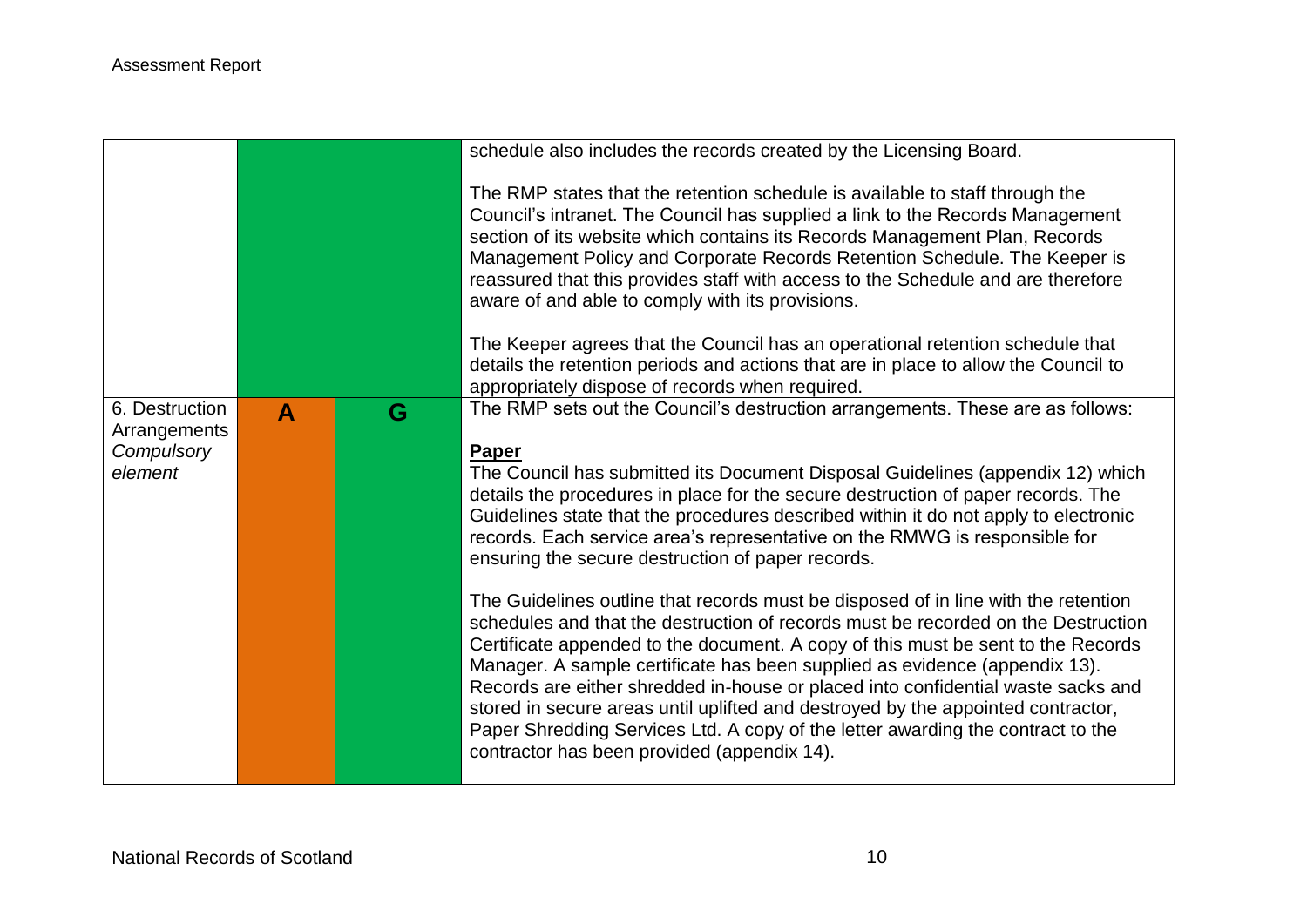#### **Electronic**

**The RMP states that the Records Manager is currently working with service areas and IT to develop processes and procedures for the destruction of electronic records managed on some line-of-business systems. Some systems do not have the functionality to allow the systematic deletion of records in line with the retention schedule. The Keeper welcomes the commitment to develop a methodology to impose control on these systems and requests that he is kept up-to-date on progress.**

The Council has supplied its Document Disposal Guidelines Document (version 2.1). This will be approved by the Records Management Working Group in August 2016 and accordingly, the Keeper requests a copy of the approved version when available in order to keep the submission up to date. The Guidelines state that the disposal of electronic records will be managed similar to paper records in accordance with the Retention Schedule. Specifically, the destruction of electronic records held on shared drives is undertaken annually by staff who are responsible for those records. A destruction certificate (appended to the Guidelines) is used to document the destruction of records.

#### **Hardware**

The RMP states that it has a contract in place with Restructa for the secure destruction of obsolete hardware and any information that may still be stored on these. Hardware is stored securely on Council premises until it is collected and destroyed by the contractor. A sample certificate of destruction has been supplied as evidence that the procedures for the secure destruction of hardware are operational.

#### **Back-ups**

The Council, quite rightly, maintains a back-up of its electronic records and systems for business continuity purposes and has described the procedures that are in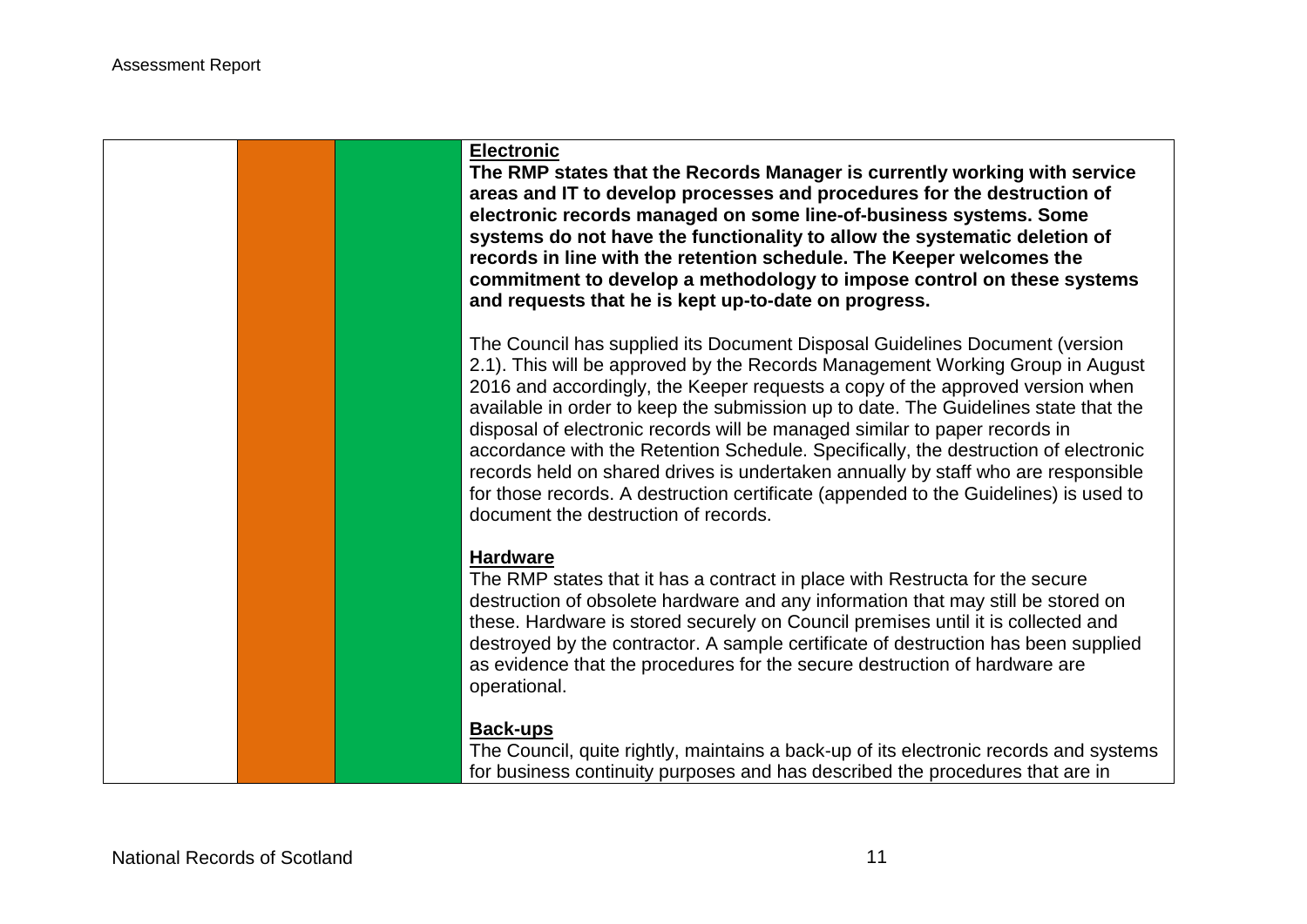|                                                       |   |   | place. Tapes are used for daily back-ups which are kept for a week, weekly back-<br>ups which are kept for four weeks, and monthly back-ups which are retained for 3<br>months. Tapes are overwritten at the end of the retention periods and destroyed<br>using the destruction processes described for hardware. The Storage Area Network<br>(SAN) takes a daily snapshot which is kept for two weeks and a weekly snapshot<br>which is kept for 26 weeks. These snapshots are then deleted. A screenshot of the<br>back-up schedule which is built in to the operating system has been provided<br>(Appendix E6). The response also states that the back-up schedules will be added<br>to the Corporate Retention Schedule. The Keeper commends the addition of these<br>to the Council's retention schedule.<br>The Keeper can agree this Element on an 'Improvement Model' basis. This<br>means that the authority has identified a gap in provision (the deletion of |
|-------------------------------------------------------|---|---|----------------------------------------------------------------------------------------------------------------------------------------------------------------------------------------------------------------------------------------------------------------------------------------------------------------------------------------------------------------------------------------------------------------------------------------------------------------------------------------------------------------------------------------------------------------------------------------------------------------------------------------------------------------------------------------------------------------------------------------------------------------------------------------------------------------------------------------------------------------------------------------------------------------------------------------------------------------------------|
|                                                       |   |   | records from some line of business systems) and has evidenced a<br>commitment to closing this gap. This agreement is dependent upon the<br>Keeper being kept informed of progress as work to close the gap moves<br>forward.                                                                                                                                                                                                                                                                                                                                                                                                                                                                                                                                                                                                                                                                                                                                               |
| 7. Archiving<br>and Transfer<br>Compulsory<br>element | G | A | The Council transfers records selected for permanent preservation to the Heritage<br>Centre within Paisley Central Library. The Library is run by Renfrewshire Leisure<br>Ltd, a trust established by the Council to provide sport, leisure and culture to the<br>people of Renfrewshire. The relationship between the Council and the trust is<br>determined by a Collections Agreement (appendix 16) which covers issues such as<br>copyright, Data Protection and Freedom of Information. The Schedules to the<br>Agreement highlight the trust's obligations to the collections it is responsible for.                                                                                                                                                                                                                                                                                                                                                                 |
|                                                       |   |   | The RMP states that the Heritage Centre provides appropriate storage and access<br>facilities to records held there. The Heritage Officer, who oversees the Heritage<br>Centre, is a member of the RMWG. This is confirmed in the Terms of Reference for<br>the RMWG (appendix 8).                                                                                                                                                                                                                                                                                                                                                                                                                                                                                                                                                                                                                                                                                         |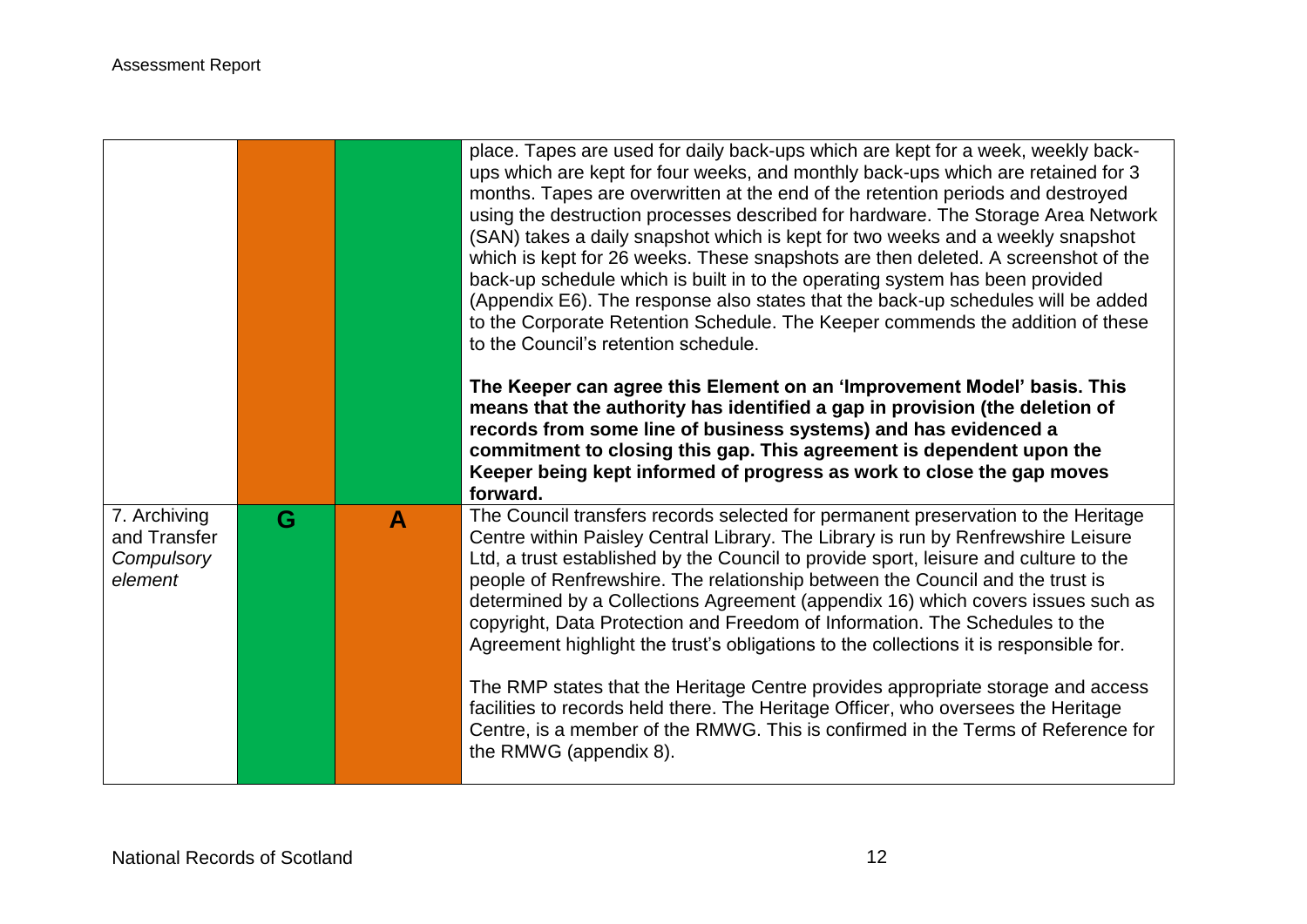|                                                            |   |   | The Records Management Policy (appendix 4) states a commitment to ensuring that<br>records of historical value are transferred to archive in accordance with the<br>requirements of the retention schedule (appendix 10). The RMP states that records<br>are transferred to the Heritage Centre using Council staff and transport.                                                                                                                                                                                                                                                    |
|------------------------------------------------------------|---|---|---------------------------------------------------------------------------------------------------------------------------------------------------------------------------------------------------------------------------------------------------------------------------------------------------------------------------------------------------------------------------------------------------------------------------------------------------------------------------------------------------------------------------------------------------------------------------------------|
|                                                            |   |   | The Action Plan section of this Element commits the Council to developing<br>more detailed guidance on the selection and transfer of records to the<br>Archive, which will allow the Council to put in place more robust transfer<br>arrangements across the organisation. The Keeper would appreciate sight of<br>this once it has been completed and approved.                                                                                                                                                                                                                      |
|                                                            |   |   | The Council has provided evidence showing that the transfer process is operational.<br>A screenshot of the holdings of Paisley Library (Appendix E7) has been submitted<br>showing that the minutes of the Council have been transferred to the archive. Also<br>submitted is a screenshot showing that Council records are searchable on the<br>Library catalogue (Appendix E7). The also indicates that the transfer arrangements<br>across the Council will be made more robust through the development of guidance<br>relating to the selection and transfer of archival records. |
|                                                            |   |   | The Keeper can agree this Element on an 'Improvement Model' basis. This<br>means that the authority has identified a gap in provision (a Council-wide<br>system of transferring appropriate records to the archive) and has identified<br>how it intends to close this gap. The Keeper, as a condition of this agreement,<br>requests that he is kept informed of progress in this area.                                                                                                                                                                                              |
| 8. Information<br><b>Security</b><br>Compulsory<br>element | G | G | The Council has submitted its Information Security Policy (appendix 17). This<br>describes the Council's commitment to protecting the information it receives and<br>creates, how it intends to do this and who is responsible for ensuring this. Section<br>7.1 of the Policy states that it applies to records in all formats.                                                                                                                                                                                                                                                      |
|                                                            |   |   | The Policy forms an integral part of the Council's Information Governance Strategy                                                                                                                                                                                                                                                                                                                                                                                                                                                                                                    |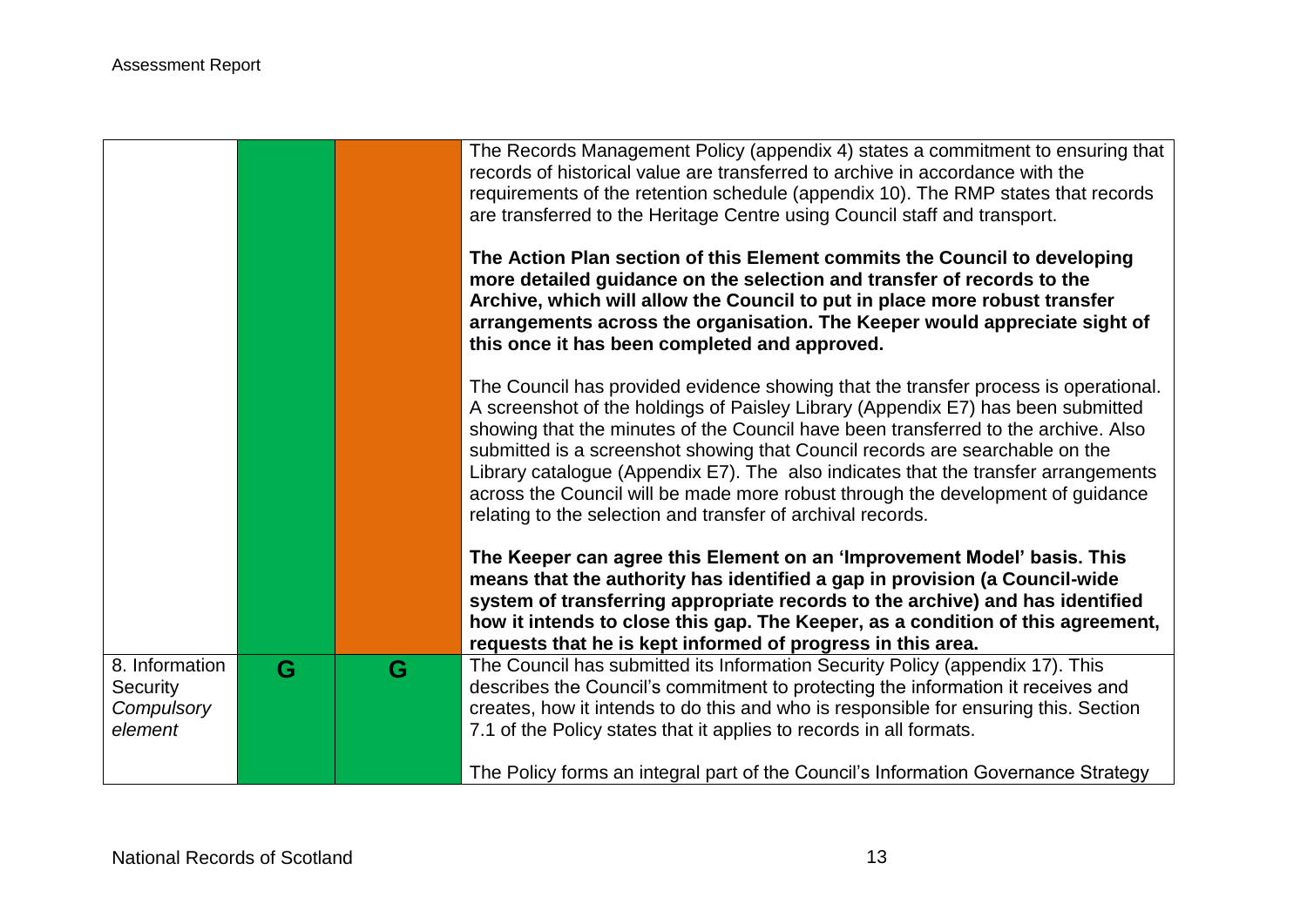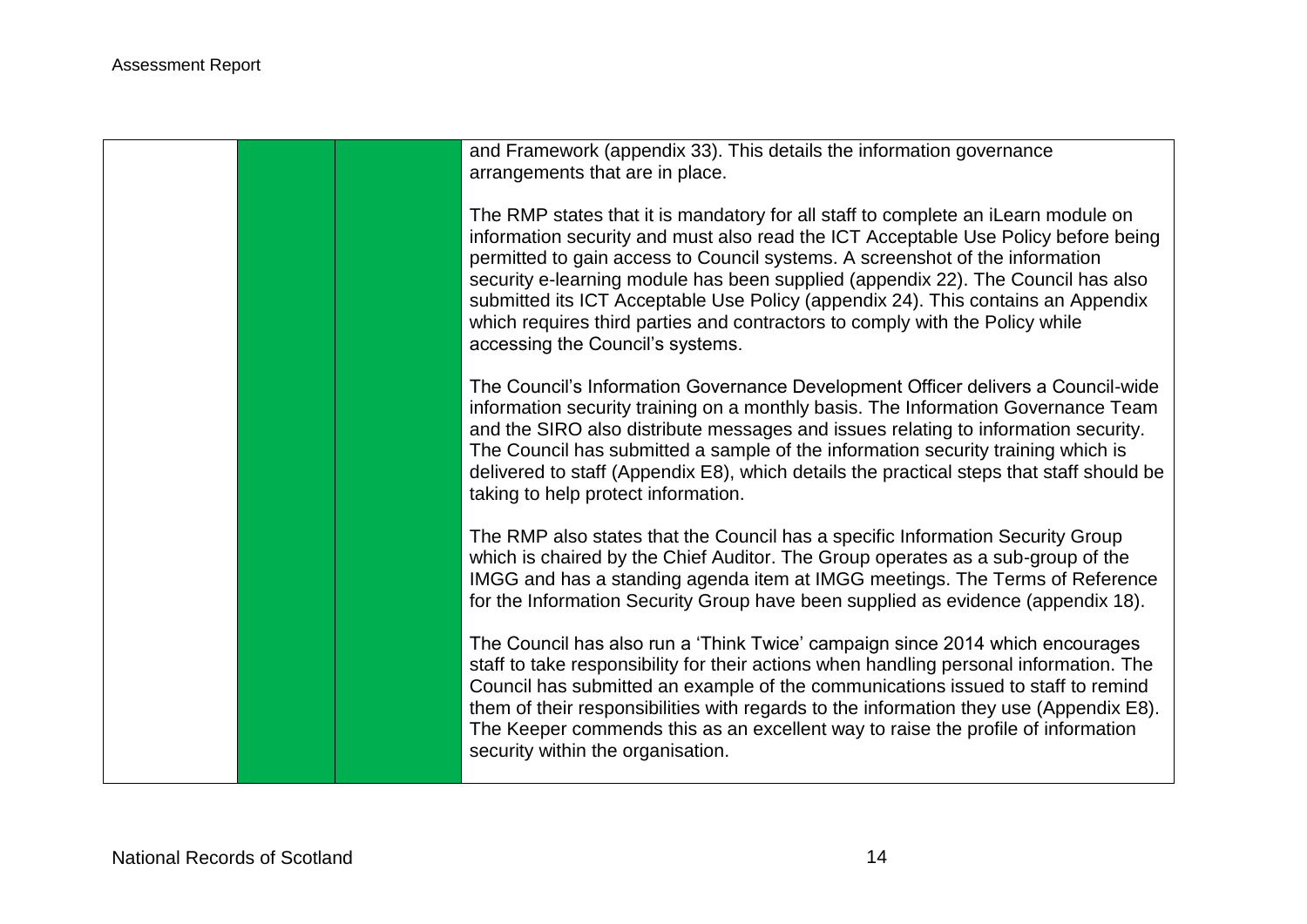|                       |   |   | The Council has also submitted its Clear Desk Guidelines for staff (appendix 19).                                                                                                                                                                                                                                                                                                                                                                                                                                                                                                    |
|-----------------------|---|---|--------------------------------------------------------------------------------------------------------------------------------------------------------------------------------------------------------------------------------------------------------------------------------------------------------------------------------------------------------------------------------------------------------------------------------------------------------------------------------------------------------------------------------------------------------------------------------------|
|                       |   |   | The Information Governance Team works closely with the Council's<br>Communications team and on an annual basis run an Information Governance<br>Awareness Week. The timetable for the events planned for the Awareness Week in<br>2015 has been submitted as evidence (appendix 23). This outlines the different<br>areas that were highlighted daily during the Week, including topics on Freedom of<br>Information, records management and the Clear Desk procedures. The Keeper<br>commends this method raising awareness of information governance issues across<br>the Council. |
|                       |   |   | The Council has also achieved Public Services Network (PSN) and Payment Card<br>Industry Data Security Standard (PCI) Accreditation. The PSN and PCI<br>Accreditation Certificates have been submitted as evidence (appendices 20 and 21).                                                                                                                                                                                                                                                                                                                                           |
|                       |   |   | The RMP specifically states that its information security measures also apply to the<br>Licensing Board.                                                                                                                                                                                                                                                                                                                                                                                                                                                                             |
|                       |   |   | The Keeper agrees that there are robust procedures in place to protect the<br>information created and managed by the Council and that there is a strong<br>commitment to ensuring staff are appropriately trained and are aware of their<br>responsibilities.                                                                                                                                                                                                                                                                                                                        |
| 9. Data<br>Protection | G | G | Both the Council (registration number Z7198739) and the Licensing Board<br>(registration number Z7256791) are registered as Data Controllers with the<br>Information Commissioner's Office.                                                                                                                                                                                                                                                                                                                                                                                          |
|                       |   |   | The Council has submitted its Data Protection Policy (appendix 26). This outlines<br>the Council's commitment to complying with the Data Protection Act 1998 and<br>describes how it intends to do this. This is supported by a set of Data Protection<br>Guidelines (appendix 27).                                                                                                                                                                                                                                                                                                  |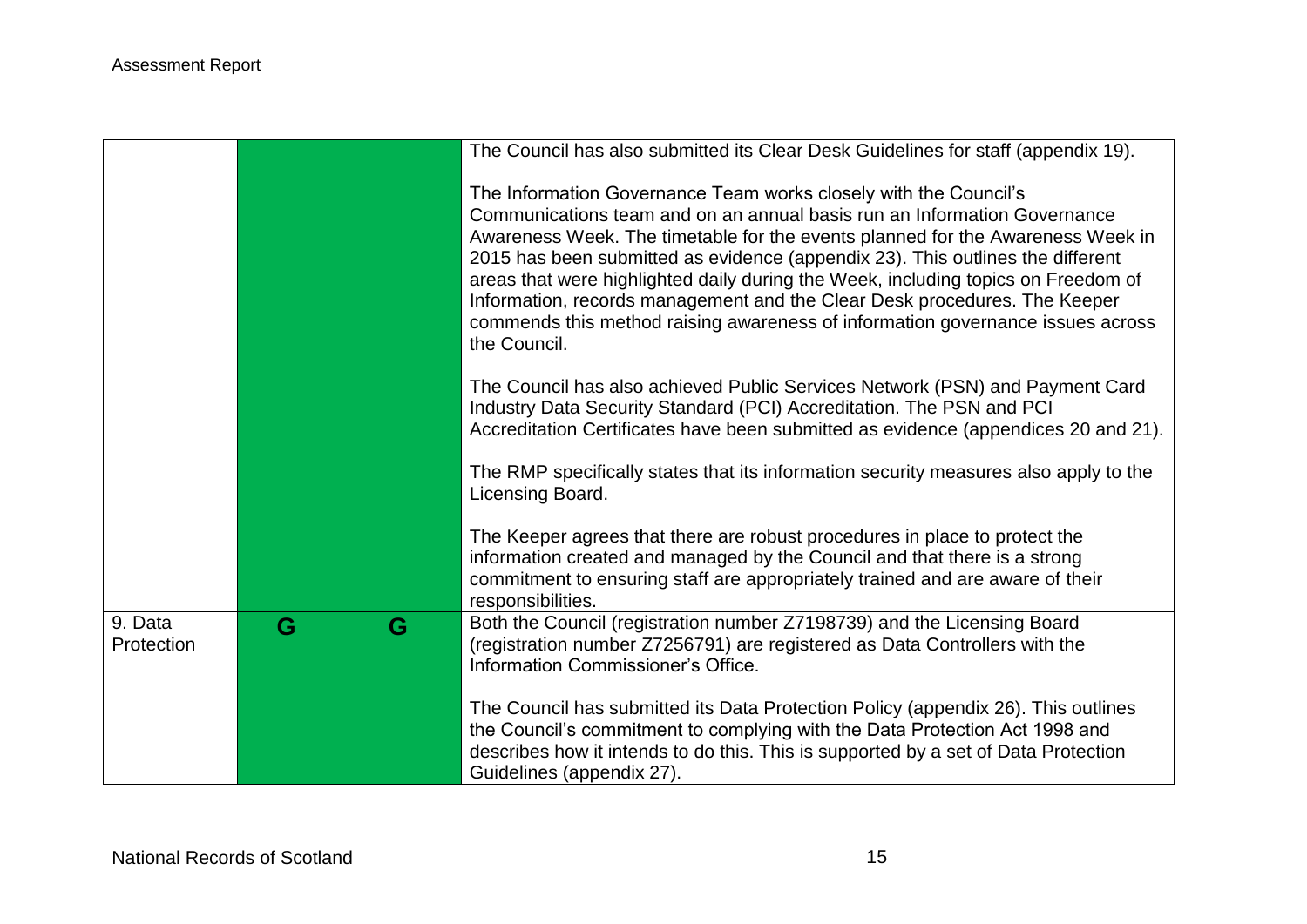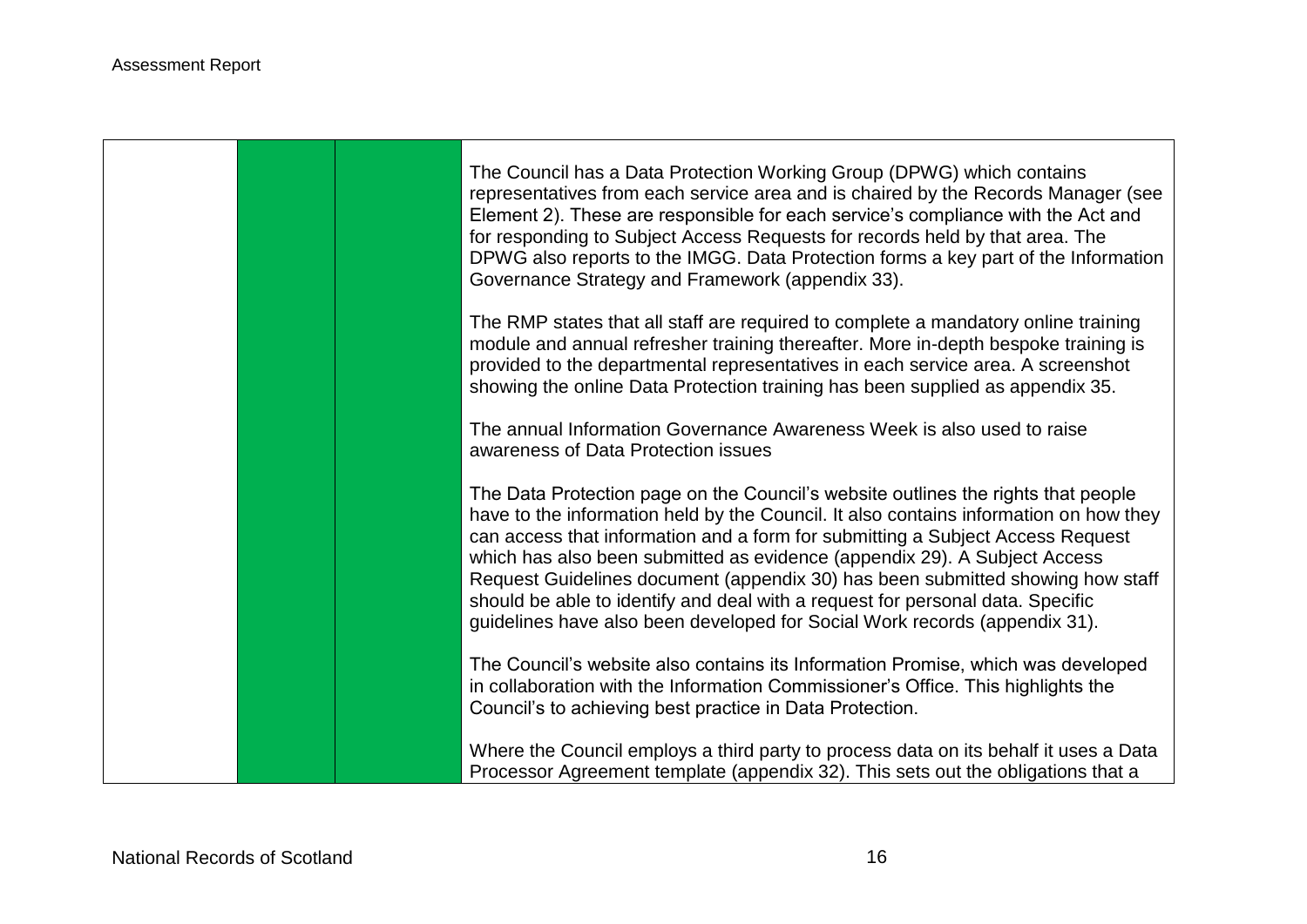|                                                    |   |   | data processor has whilst it has custody of the data being processed.                                                                                                                                                                                                                                                                                                                                                                                                                                                                                                                                                                                                                                                                                                                                                                                                                                         |
|----------------------------------------------------|---|---|---------------------------------------------------------------------------------------------------------------------------------------------------------------------------------------------------------------------------------------------------------------------------------------------------------------------------------------------------------------------------------------------------------------------------------------------------------------------------------------------------------------------------------------------------------------------------------------------------------------------------------------------------------------------------------------------------------------------------------------------------------------------------------------------------------------------------------------------------------------------------------------------------------------|
|                                                    |   |   | Also submitted as evidence is the Council's Information Governance Learning and<br>Development Strategy, version 3.0, approved in March 2016 (appendix 34) which<br>highlights the Council's commitment to ensuring that staff are provided with suitable<br>training.                                                                                                                                                                                                                                                                                                                                                                                                                                                                                                                                                                                                                                        |
|                                                    |   |   | The Council also underwent a voluntary audit by the Information Commissioner's<br>Office in 2012/13. The Council has submitted the Executive Summary of the<br>Information Commissioner's Office's Follow-up Report (evidence 25) which show's a<br>'High' level of assurance.                                                                                                                                                                                                                                                                                                                                                                                                                                                                                                                                                                                                                                |
|                                                    |   |   | The Keeper agrees that the Council has robust procedures in place to protect the<br>personal and sensitive information it creates and manages and shows a strong<br>commitment to ensuring staff are aware of their responsibilities.                                                                                                                                                                                                                                                                                                                                                                                                                                                                                                                                                                                                                                                                         |
| 10. Business<br>Continuity<br>and Vital<br>Records | G | G | The Council's Civil Contingency Service is responsible for the creation and<br>maintenance of its Business Continuity Plan (BCP) (appendix 36). The Council has<br>a three level approach to disaster planning, with an overall Council-wide BCP which<br>is then supported by the BCPs of each Director's service area. A template for a<br>service level BCP has been submitted (appendix 37) and a sample service BCP has<br>been provided for Finance and Resources (appendix 41) which shows the specific<br>actions to be taken in the event of an interruption to service. These are in turn<br>supported by each service area's restoration plan (appendix 40) which details the<br>Council's critical functions and the resources required to restore these within<br>different timescales depending on their level of criticality. A sample for the ICT<br>service has been provided (appendix 42). |
|                                                    |   |   | The restoration plan is based on a Business Impact Analysis template (appendix 37)                                                                                                                                                                                                                                                                                                                                                                                                                                                                                                                                                                                                                                                                                                                                                                                                                            |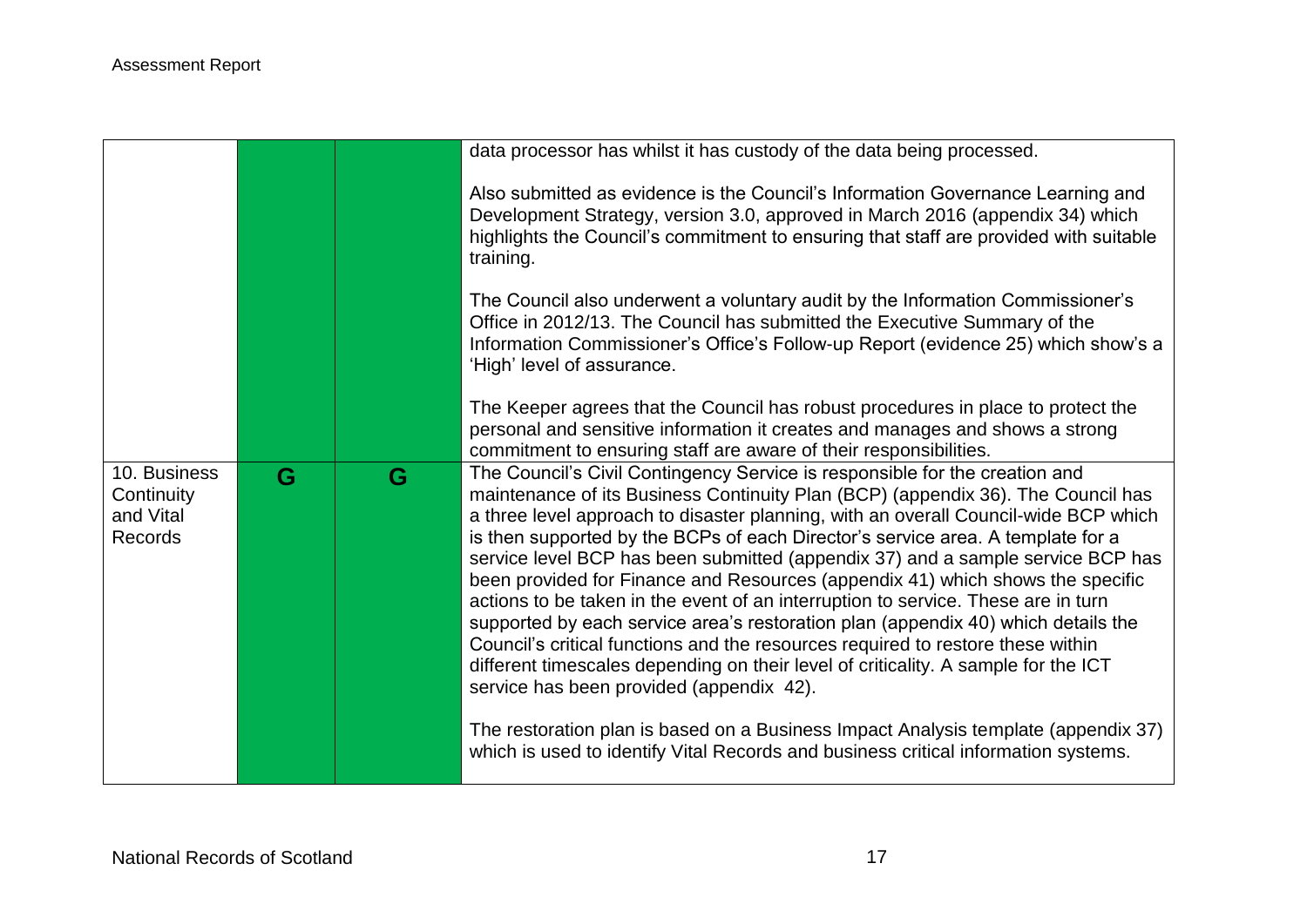|                 |   |   | The Civil Contingency Service is overseen by the Corporate Resiliency Group which<br>is chaired by the Director of Community Resources and consists of representatives<br>from each service area. Vital Records have been identified and form part of the<br>Business Continuity planning process. The Council has committed to ensure this list<br>is accurate and up-to-date. One of the Action Plans under this Element is that the<br>Records Manager aims to raise awareness of Vital Records within this Group and<br>over the longer-term intends to includes Vital Records in the Council's BCS. The<br>Keeper requests that he is kept informed of the progress of this work.<br>The Keeper agrees that the Council has Business Continuity procedures in place<br>which will allow it to resume its business in the event of a disaster and that vital<br>records have been identified. |
|-----------------|---|---|---------------------------------------------------------------------------------------------------------------------------------------------------------------------------------------------------------------------------------------------------------------------------------------------------------------------------------------------------------------------------------------------------------------------------------------------------------------------------------------------------------------------------------------------------------------------------------------------------------------------------------------------------------------------------------------------------------------------------------------------------------------------------------------------------------------------------------------------------------------------------------------------------|
| 11. Audit trail | A | G | The RMP states that it manages records in a variety of ways depending on whether<br>they are paper records, electronic records held on line of business systems or<br>electronic records held on shared drives.                                                                                                                                                                                                                                                                                                                                                                                                                                                                                                                                                                                                                                                                                   |
|                 |   |   | Hard copy records which are operational are held in offices or on-site storerooms.<br>The movement of paper records from areas within the Social Work and the Legal<br>and Democratic departments is tracked using a check-out/in system. The Council<br>has supplied screenshots showing the systems in place (Appendices E11). One is a<br>sample of the database used by Legal Services to track title deeds and the other is<br>one showing the tracker used by Children's Services.                                                                                                                                                                                                                                                                                                                                                                                                          |
|                 |   |   | The project to implement the BCS across the Council will also be used to identify<br>the level of provision in place across the different service areas and, if necessary,<br>implement systems for the tracking of paper records. The Keeper would be<br>interested to know the results of this project.                                                                                                                                                                                                                                                                                                                                                                                                                                                                                                                                                                                         |
|                 |   |   | The Corporate Records Store uses a similar system for tracking the movement of<br>boxes in and out. A template of the forms for transferring records to and removing                                                                                                                                                                                                                                                                                                                                                                                                                                                                                                                                                                                                                                                                                                                              |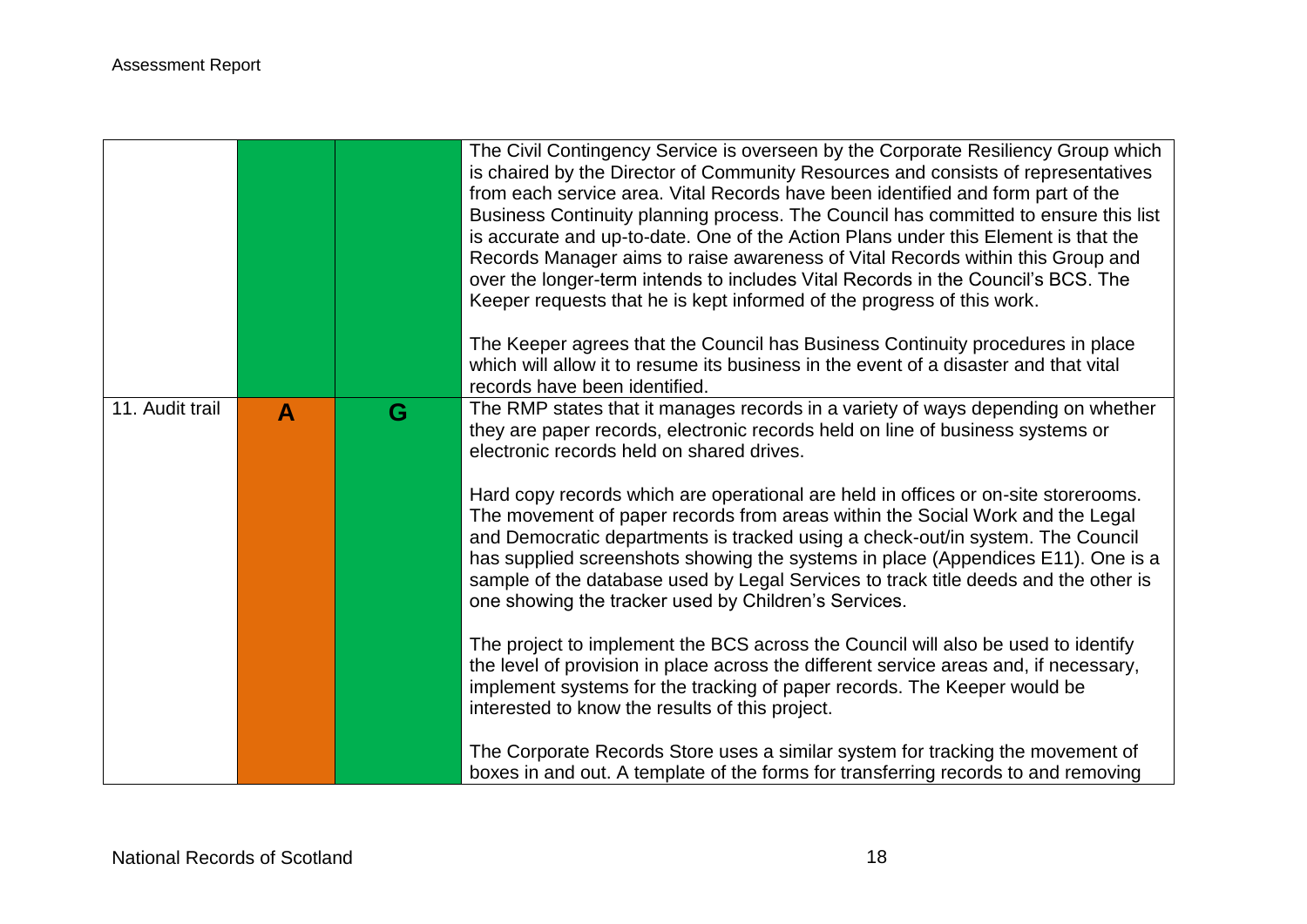|                                                             |   |   | records from the Records Store has been submitted (appendix 43). A sample<br>section of the database used to co-ordinate the movement of records has also been<br>provided (appendix 44).                                                                                                                                                                                                                                                                                                                                                                                                   |
|-------------------------------------------------------------|---|---|---------------------------------------------------------------------------------------------------------------------------------------------------------------------------------------------------------------------------------------------------------------------------------------------------------------------------------------------------------------------------------------------------------------------------------------------------------------------------------------------------------------------------------------------------------------------------------------------|
|                                                             |   |   | The RMP states that some of the electronic line of business systems in use within<br>the Council have audit trail functionality built in. A sample of the audit trail for the<br>Information@work corporate EDMS system has been provided (appendix 45). The<br>Council, as part of its Action Plan, intends to baseline the functionality for these<br>systems and will undertake this alongside establishing the disposal capabilities of<br>these systems. This work is anticipated to be completed by December 2016. The<br>Keeper again would like to be kept informed of the results. |
|                                                             |   |   | The RMP states that the unstructured records held on the Council's shared<br>drives are not subject to any audit trail systems or to any Version Control<br>procedures. The work on the BCS will address this. According to the Action<br>Plan section of this Element, guidance for staff will be developed and<br>available to staff on the Council's intranet and the Records Management<br>iLearn module. The Keeper would appreciate sight of this guidance and<br>training material when available.                                                                                   |
|                                                             |   |   | The Keeper can agree this Element on an 'Improvement Model' basis. This<br>means that the authority has identified a gap in provision (lack of audit trail for<br>some electronic line of business systems and records stored on shared<br>drives) and has identified how it intends to improve the levels of provision. As<br>part of this agreement, the Keeper will need to be kept informed of progress.                                                                                                                                                                                |
| 12.<br>Competency<br>Framework<br>for records<br>management | G | G | The Job Description of the Records Manager (appendix 3) clearly states his<br>responsibility for records management within the Council as well as for Data<br>Protection and Freedom of Information. The Records Management Policy (appendix<br>4) also describes the responsibilities of all staff across the Council.                                                                                                                                                                                                                                                                     |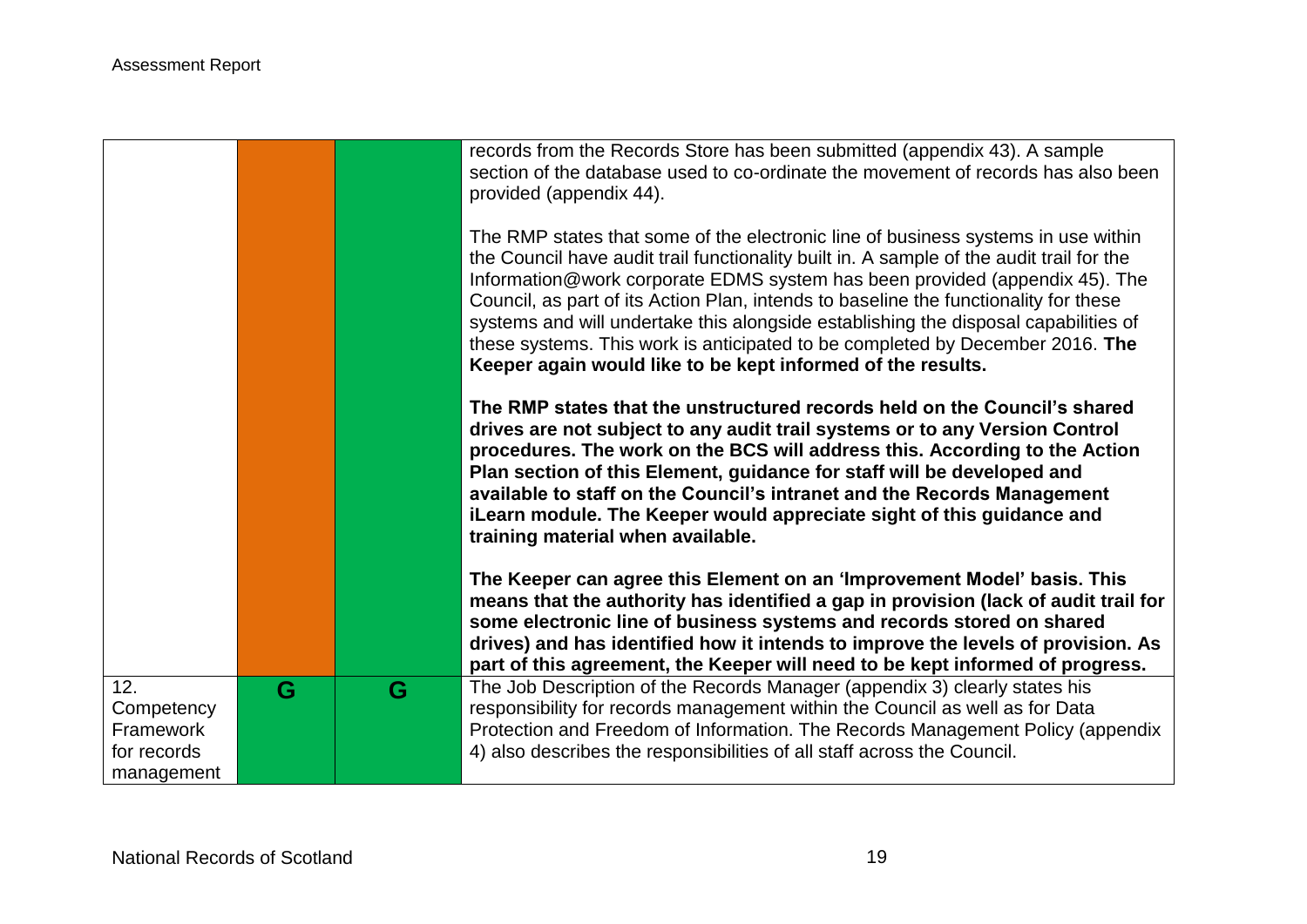| staff                           |   |   | All staff are required to complete mandatory online training on Information Security<br>and Data Protection (appendices 22 and 35). A specific learning module on Records<br>Management is currently being developed. The Keeper commends this approach to<br>raising awareness about records management and would be interested to see a<br>sample of this training when it becomes available. Information Governance<br>guidance and policies are provided on a specific area on the Council's Intranet. The<br>Council has submitted screenshots of the Information Governance area of the<br>intranet (Appendices E12) which shows the range of policies and guidance which is<br>available to staff. |
|---------------------------------|---|---|-----------------------------------------------------------------------------------------------------------------------------------------------------------------------------------------------------------------------------------------------------------------------------------------------------------------------------------------------------------------------------------------------------------------------------------------------------------------------------------------------------------------------------------------------------------------------------------------------------------------------------------------------------------------------------------------------------------|
|                                 |   |   | Representatives from each service area who are members of the RMWG are also<br>available to provide records management advice to staff in their areas.<br>The Information Governance Learning and Development Strategy (appendix 34)<br>also evidences a strong commitment to ensuring staff receive appropriate training in<br>information governance issues.                                                                                                                                                                                                                                                                                                                                            |
|                                 |   |   | The Keeper agrees that the appropriate staff have records management recognised<br>as one of their responsibilities and that staff receive suitable training where required.                                                                                                                                                                                                                                                                                                                                                                                                                                                                                                                              |
| 13.<br>Assessment<br>and Review | A | G | The RMP states that the RMP and the associated evidence documents are subject<br>to the same standard governance and review processes as other Council policies<br>and initiatives.                                                                                                                                                                                                                                                                                                                                                                                                                                                                                                                       |
|                                 |   |   | The Chief Auditor, who chairs the Information Security Group, is currently<br>considering the inclusion of the RMP into the programme of work carried out by<br>internal auditors. This is confirmed in a letter from the Chief Auditor to the Keeper<br>(appendix 46). The Keeper commends the use of auditors in measuring compliance<br>with an authority's records management provisions.                                                                                                                                                                                                                                                                                                             |
|                                 |   |   | In addition to the use of internal auditors, compliance with the RMP will be assessed                                                                                                                                                                                                                                                                                                                                                                                                                                                                                                                                                                                                                     |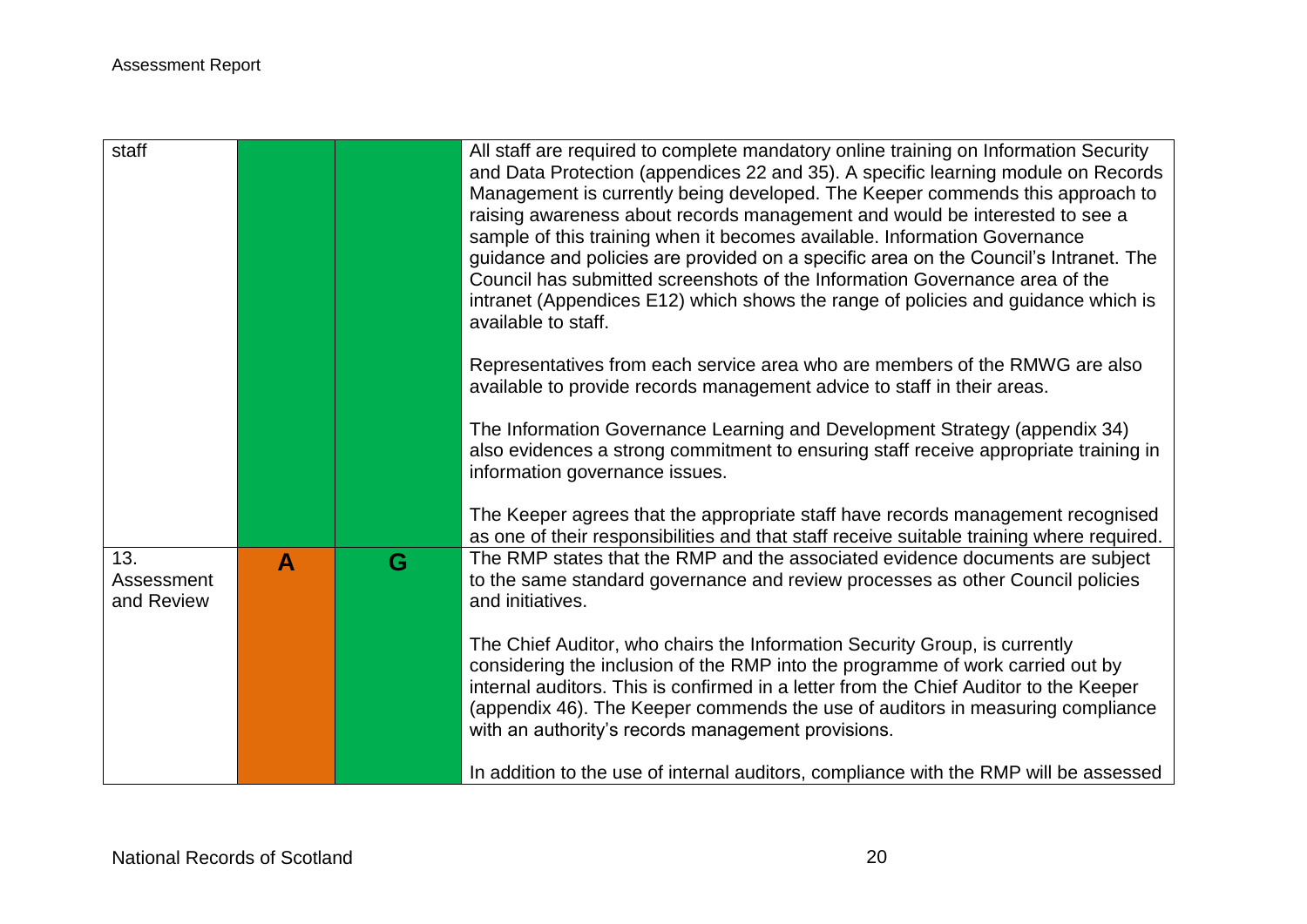|                           |   |   | by representatives of the RMWG in their local service areas. The Terms of<br>Reference of the Group (appendix 8) show that assessing and reviewing the RMP<br>forms part of their responsibilities.<br>The Council is currently developing a review and assessment protocol which<br>will provide a framework for ensuring that the RMP is up-to-date. The Keeper<br>requests that he is sent the assessment methodology once it has been<br>developed and approved. |
|---------------------------|---|---|----------------------------------------------------------------------------------------------------------------------------------------------------------------------------------------------------------------------------------------------------------------------------------------------------------------------------------------------------------------------------------------------------------------------------------------------------------------------|
|                           |   |   | The RMP states that compliance with the Public Records (Scotland) Act 2011 is<br>included in the Council's Risk Register. A mid-year progress report was submitted to<br>the Finance and Resources Policy Board.                                                                                                                                                                                                                                                     |
|                           |   |   | The Records Manager will also submit, on behalf of the Director of Finance and<br>Resources, an annual report to the Council's Audit, Scrutiny and Petitions Board.<br>The Council also recognises that the RMP remains a live document which will form<br>the basis for records management improvements over the coming years and the<br>individuals identified in Element 1 will have delegated authority to approve changes<br>to the RMP.                        |
|                           |   |   | The Keeper can agree this Element on an 'improvement model' basis. This<br>means that the authority has identified a gap in provision (the methodology<br>for carrying out regular reviews of the RMP) and has evidenced a commitment<br>to closing this gap. This agreement is conditional on being provided with the<br>assessment methodology once it has been developed and implemented.                                                                         |
| 14. Shared<br>Information | G | G | The Council shares information only where it is fair and lawful to do so and when it<br>is appropriate. Individuals are informed on how their information will be used or<br>shared via privacy notices on the Council's website (a link has been provided<br>showing where this sits) and elsewhere. A sample privacy notice has been<br>submitted (appendix 28).                                                                                                   |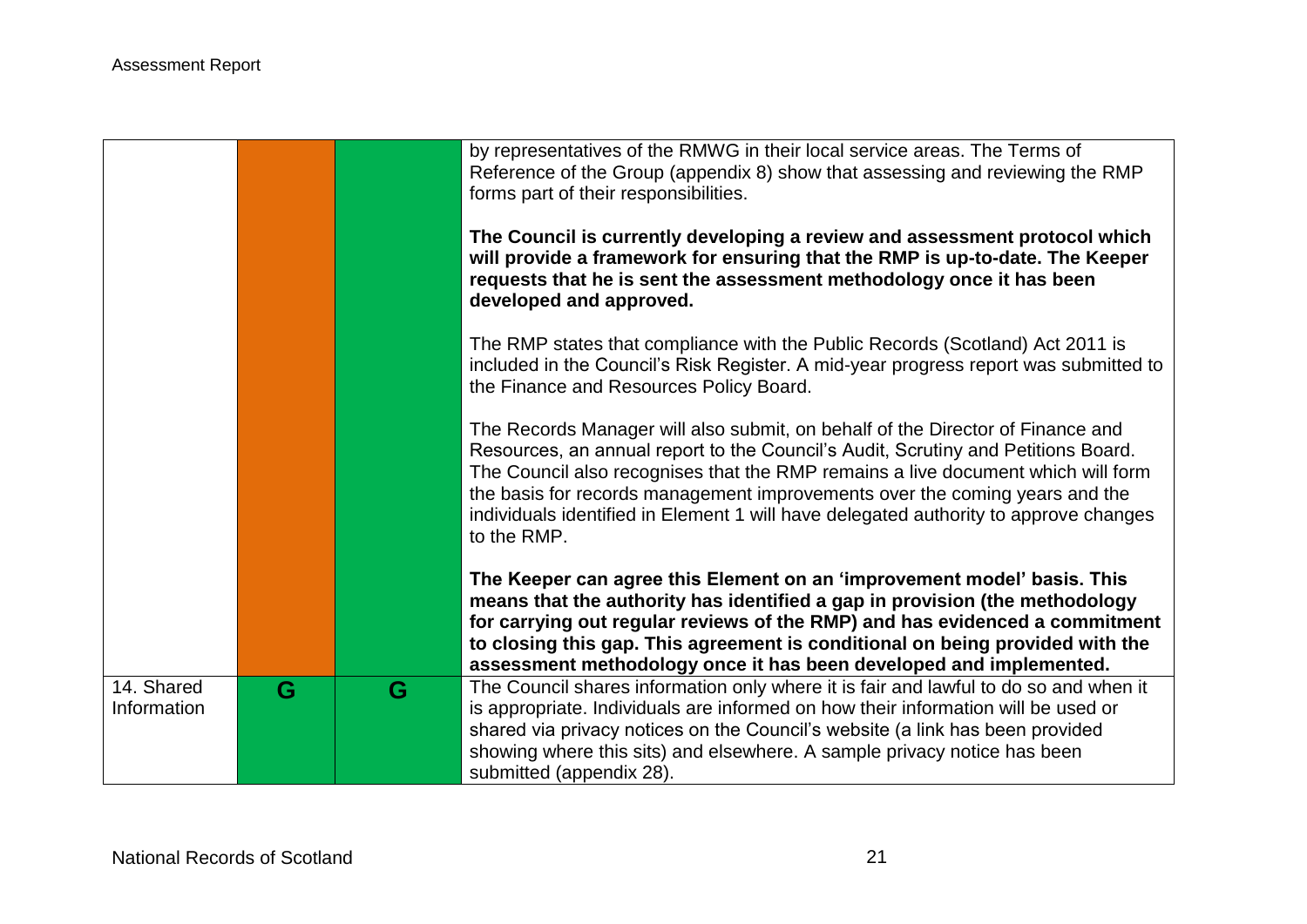$\Gamma$ 

|                               |  | The Council has a Data Sharing Code (appendix 47) which is based on the<br>Information Commissioner's Data Sharing Code of Practice. The Code explains the<br>different types of information sharing that the Council might enter into, when data<br>can be shared and the importance of complying with the Data Protection Act 1998<br>when sharing information. The Code also contains a number of appendices which<br>provide useful guidance for staff when they are required to either collect or share<br>information. |
|-------------------------------|--|------------------------------------------------------------------------------------------------------------------------------------------------------------------------------------------------------------------------------------------------------------------------------------------------------------------------------------------------------------------------------------------------------------------------------------------------------------------------------------------------------------------------------|
|                               |  | The Council has also submitted a template Information Sharing Protocol (appendix<br>48) which sets out the governance requirements of information that is shared. The<br>Council maintains a central repository of information sharing agreements and also<br>Data Processing Agreements into which it has entered.                                                                                                                                                                                                          |
|                               |  | The Keeper agrees that the Council has considered information governance issues<br>when it is required to share information.                                                                                                                                                                                                                                                                                                                                                                                                 |
| 15. Freedom<br>of Information |  | The RMP acknowledges that along with Data Protection and the Public Records<br>(Scotland) Act 2011, the Freedom of Information (Scotland) Act 2002 (FOISA) is a<br>key strand of information governance within the Council. Best practice records<br>management allows the Council to be better able to comply with these pieces of<br>legislation.                                                                                                                                                                          |
|                               |  | The Records Manager (see Element 2) is responsible for overseeing information<br>requests, but each service area is responsible for complying with FOISA. To this<br>end each service area has a departmental FOI officer for dealing with requests for<br>information to that area. The Records Manager is also responsible for renewing the<br>Council and Licensing Board's Publication Schemes and for reviewing the Freedom<br>of Information Policy and Manual.                                                        |
|                               |  | The Council has submitted its FOI Policy (appendix 49) which details the importance                                                                                                                                                                                                                                                                                                                                                                                                                                          |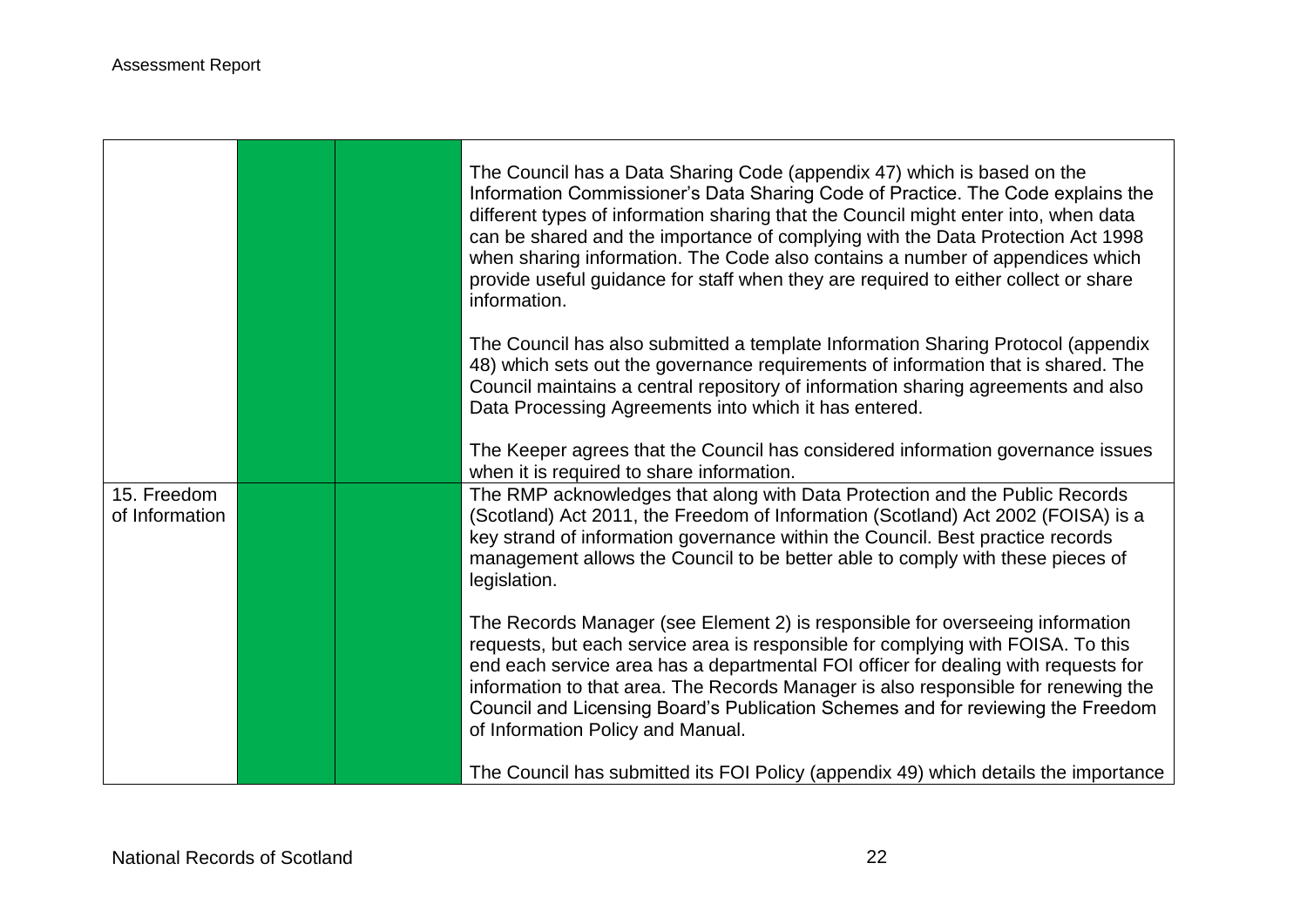|               | of compliance with FOISA and who is responsible for achieving this. The Council<br>also has a Freedom of Information Working Group, which is a sub-group of the<br>IMGG.                                                                                                                                                                                                                                                                                      |
|---------------|---------------------------------------------------------------------------------------------------------------------------------------------------------------------------------------------------------------------------------------------------------------------------------------------------------------------------------------------------------------------------------------------------------------------------------------------------------------|
|               | The Council has also produced a Freedom of Information Guidance Manual<br>(appendix 50). This is a detailed practical guide for staff which describes how to<br>recognise a request for information, exemptions under FOISA and the Publication<br>Scheme and other topics. The Council has supplied a screenshot (Appendix E15)<br>showing the location of the Guidance Manual on its intranet.                                                              |
|               | The Council also has a Freedom of Information page on their website which<br>describes how their stakeholders can access Council information. It also contains<br>the Council's Publication Scheme. The Licensing Board's Publication Scheme is<br>also available on the website.                                                                                                                                                                             |
|               | The Keeper agrees that the Council is aware of its responsibilities under FOISA and<br>staff are able to access guidance when required.                                                                                                                                                                                                                                                                                                                       |
| 16. Contracts | The Council and Licensing Board both recognise the importance of managing<br>records created by third parties when carrying out a function of one or both of the<br>authorities.                                                                                                                                                                                                                                                                              |
|               | Renfrewshire Leisure Ltd is a trust established by the Council to provide sport,<br>leisure and culture to the people of Renfrewshire. This is a third party which was<br>established to carry out one of the Council's functions. Provided as evidence is a<br>letter from the Chief Executive of Renfrewshire Leisure Ltd (appendix 51) which<br>recognises the importance of records management and the need to comply with<br>PRSA and the Council's RMP. |
|               | The Information Governance Team is consulted during the procurement process on<br>matters relating to data protection, information security and information sharing. The                                                                                                                                                                                                                                                                                      |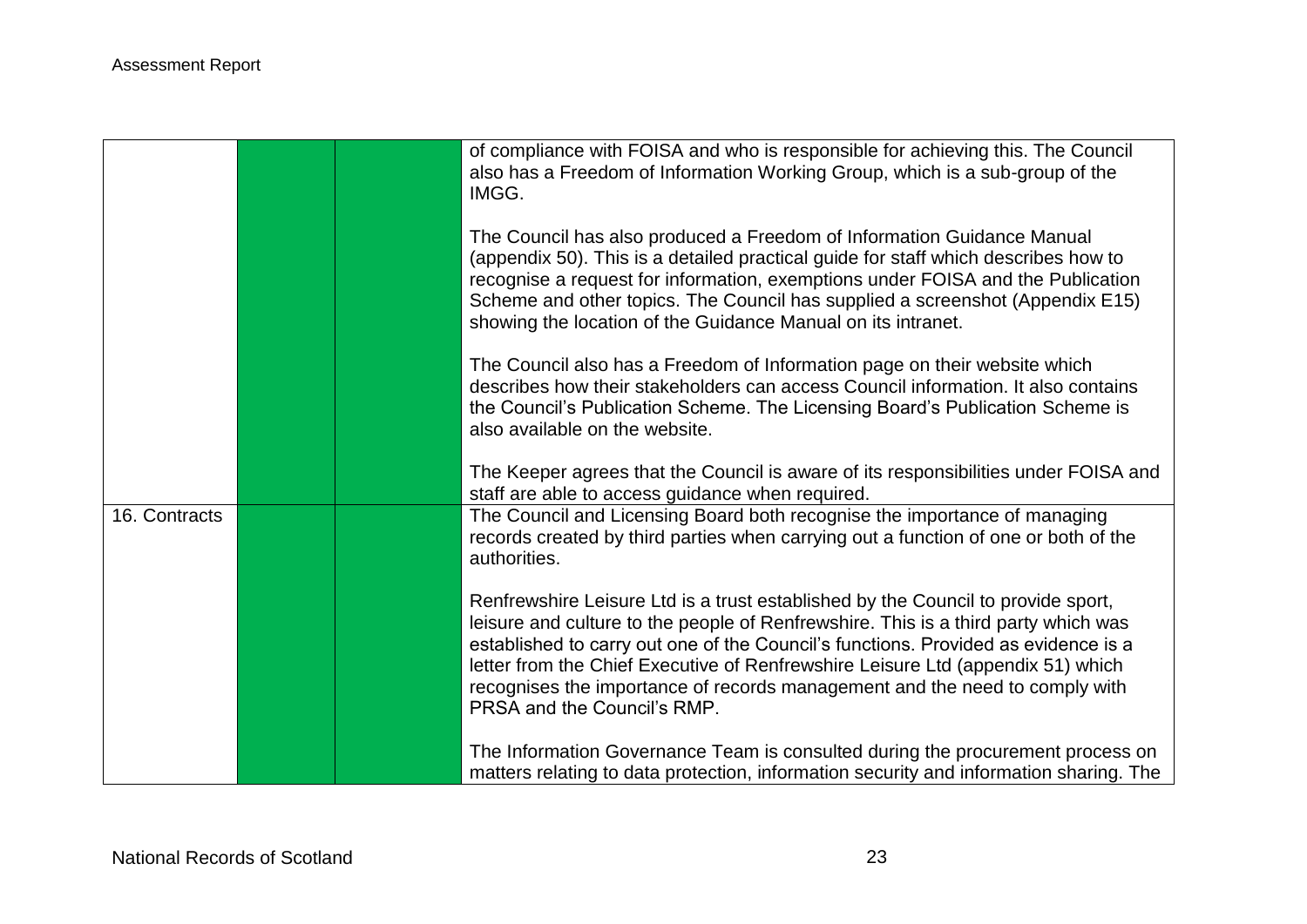| Council also intends to use the template Records Management Clauses for<br>Contractors developed by the Scottish Council on Archives in the process for<br>inviting tenders and entering into contracts with third parties. The Action Plan<br>section of this Element states that the inclusion of these template clauses into the<br>procurement documentation would take place by May 2016 which is when the RMP |
|---------------------------------------------------------------------------------------------------------------------------------------------------------------------------------------------------------------------------------------------------------------------------------------------------------------------------------------------------------------------------------------------------------------------|
| is under assessment. The Keeper would be interested to know whether this has<br>taken place and whether he could see a sample of this.<br>The Keeper agrees that the Council has considered the responsibilities of third<br>parties to manage records created whilst carrying out any functions of the authority.                                                                                                  |

## **6. Keeper's Summary**

Elements 1-16 that the Keeper considers should be in a public authority records management plan have been properly considered by Renfrewshire Council and Licensing Board. Policies and governance structures are in place to implement the actions required by the plan.

Elements that require development by Renfrewshire Council and Licensing Board are as follows:

**Element 4 - The Keeper can agree this Element on an 'Improvement Model' basis. This means that the authority has identified a gap in provision (a BCS that requires to be implemented across the Council) and has identified how it intends to close this gap and the timescales involved. As part of this agreement the Keeper requests that he is kept informed as work to close the gap progresses.**

**Element 6 - The Keeper can agree this Element on an 'Improvement Model' basis. This means that the authority has identified a gap in provision (the deletion of records from line of business systems) and has evidenced a commitment to**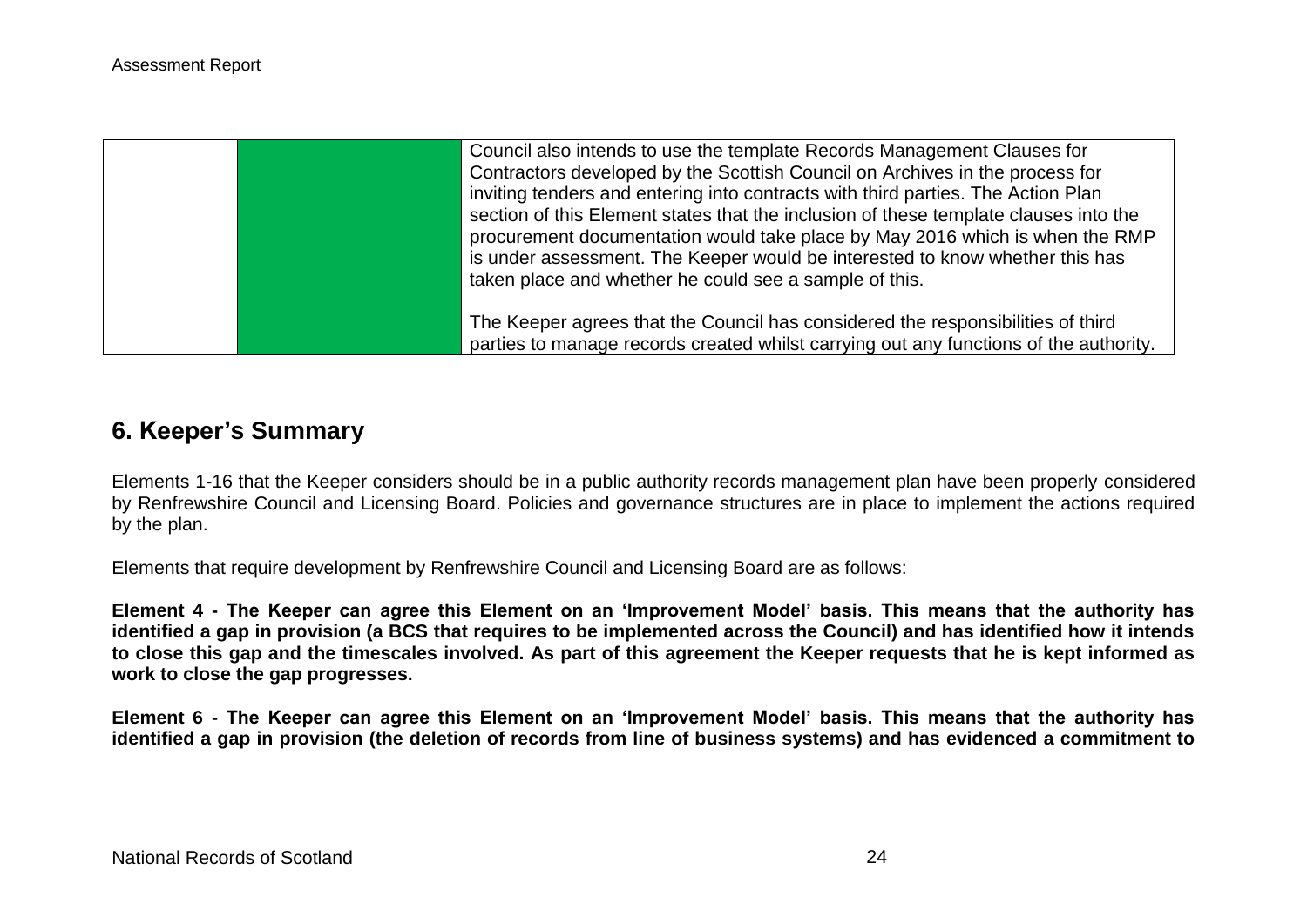**closing this gap. This agreement is dependent upon the Keeper being kept informed of progress as work to close the gap moves forward.**

**Element 7 - The Keeper can agree this Element on an 'Improvement Model' basis. This means that the authority has identified a gap in provision (a Council-wide system of transferring appropriate records to the archive) and has identified how it intends to close this gap. The Keeper, as a condition of this agreement, requests that he is kept informed of progress in this area.**

**Element 11 - The Keeper can agree this Element on an 'Improvement Model' basis. This means that the authority has identified a gap in provision (lack of audit trail for some electronic line of business systems and records stored on shared drives) and has identified how it intends to improve the levels of provision. As part of this agreement, the Keeper will need to be kept informed of progress.**

**Element 13 - The Keeper can agree this Element on an 'improvement model' basis. This means that the authority has identified a gap in provision (the methodology for carrying out regular reviews of the RMP) and has evidenced a commitment to closing this gap. This agreement is conditional on being provided with the assessment methodology once it has been developed and implemented.** 

## **7. Keeper's Determination**

Based on the assessment process detailed above, the Keeper agrees the RMP of Renfrewshire Council and Licensing Board.

The Keeper recommends that Renfrewshire Council and Licensing Board should publish its agreed RMP as an example of good practice within the authority and the sector.

This report follows the Keeper's assessment carried out by,